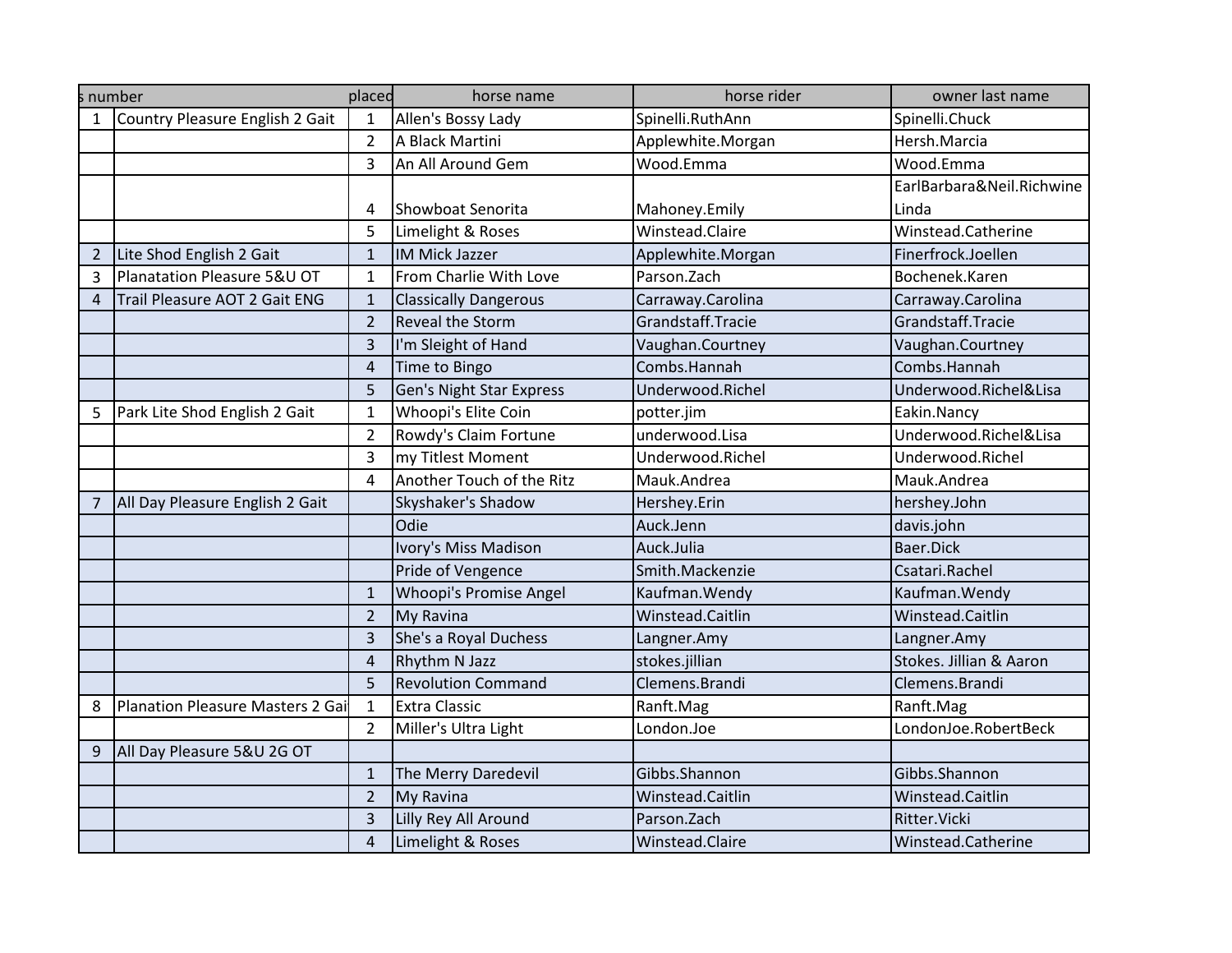|    |                                                             | 5              | Code Blue RK              | Kaetzel.Regan     | Kaetzel.Regan           |
|----|-------------------------------------------------------------|----------------|---------------------------|-------------------|-------------------------|
| 10 | Pleasure Racking English                                    |                |                           |                   |                         |
| 11 | Lite Shod Amateur English 2 Gait                            | $\mathbf{1}$   | <b>Walking To Heaven</b>  | Thomas.Kaylee     | Terrell.Leah            |
|    |                                                             | $\overline{2}$ | Royal Reign All Around    | Snyder-Lowe.Lori  | Snyder-Lowe. Lori       |
|    |                                                             | $\overline{3}$ | Cat Daddy's Sunshine      | Lamberson.DrCarol | Lamberson.DrCarol       |
|    |                                                             | 4              | All Bling'd Out           | Vaughan.Courtney  | Vaughan.Courtney        |
|    |                                                             | 5              | <b>IM Mick Jazzer</b>     | Winslet.Clara     | Finerfrock.Joellen      |
| 12 | Park Lite Shod 5&U                                          | $\mathbf{1}$   | IM Mick Jazzer            | Applewhite.Morgan | Finerfrock.Joellen      |
|    |                                                             | $\overline{2}$ | Rowdy's Claim Fortune     | Underwood.Richel  | Underwood.Richel&Lisa   |
|    |                                                             | 3              | Harmonic Convergence      | Parson.Zach       | Bochenek.Ron            |
|    |                                                             | 4              | Coach Couture             | ostrum.alex       | Ostrum.Sara             |
|    |                                                             | 5              | Another Touch of the Ritz | Mauk.Andrea       | Mauk.Andrea             |
| 13 | Country Pleasure AOT 2 Gait OT                              |                | The Merry Daredevil       | Gibbs.Shannon     | Gibbs.Shannon           |
|    |                                                             |                | Leonardo DiCaprio         | Gushert.Kelli     | Gushert.Kelli           |
|    |                                                             |                | Honey I'm Good            | Vaughan.Courtney  | Vaughan.Courtney        |
|    |                                                             |                | <b>Princess Power</b>     | Smith.Terri       | Smith.Terri             |
|    |                                                             | $\mathbf{1}$   | Miss Sarah Allen          | Nelms.Lexi        | Nelms.Lexi              |
|    |                                                             | $\overline{2}$ | An All Around Gem         | Wood.Emma         | Wood.Emma               |
|    |                                                             | 3              | <b>Red Astaire</b>        | Lamb.Michelle     | Lamb. Michelle          |
|    |                                                             | 4              | Limelight & Roses         | Winstead.Claire   | Winstead.Catherine      |
|    |                                                             | 5              | Holy Jose'!               | Ostrum.Sara       | Ostrum.Sara             |
| 14 | Trail Pleasure 2yo 2G OT                                    |                |                           |                   |                         |
|    |                                                             | $\mathbf{1}$   | I'm Sleight of Hand       | Vaughan.Courtney  | Vaughan.Courtney        |
| 15 | All Day Pleasure NWHA Members 2G O Gold's Generatin' Spirit |                |                           | Davis.John        | Davis.John              |
|    |                                                             |                | Skyshaker's Shadow        | Hershey.Erin      | hershey.John            |
|    |                                                             |                | A Little Shot of Rowdy    | Szekeres.Madison  | Szekeres.Madison        |
|    |                                                             |                | She's a Royal Duchess     | Langner.Amy       | Langner.Amy             |
|    |                                                             |                | Ginerva                   | Lamberson.DrCarol | Lamberson.DrCarol       |
|    |                                                             | $\mathbf{1}$   | Perseus                   | Earl.Barbara      | Earl.Zachary            |
|    |                                                             | $\overline{2}$ | My Ravina                 | Winstead.Caitlin  | Winstead.Caitlin        |
|    |                                                             | 3              | Limelight & Roses         | Winstead.Claire   | Winstead.Catherine      |
|    |                                                             | $\overline{4}$ | Rhythm N Jazz             | stokes.jillian    | Stokes. Jillian & Aaron |
|    |                                                             | 5              | <b>Major Matic</b>        | Ranft.Mag         | Ranft.Mag               |
|    | 16 Plantation Pleasure English 3 Gait                       | $\mathbf{1}$   | Wise and Famous           | London.Joe        | London.Joe              |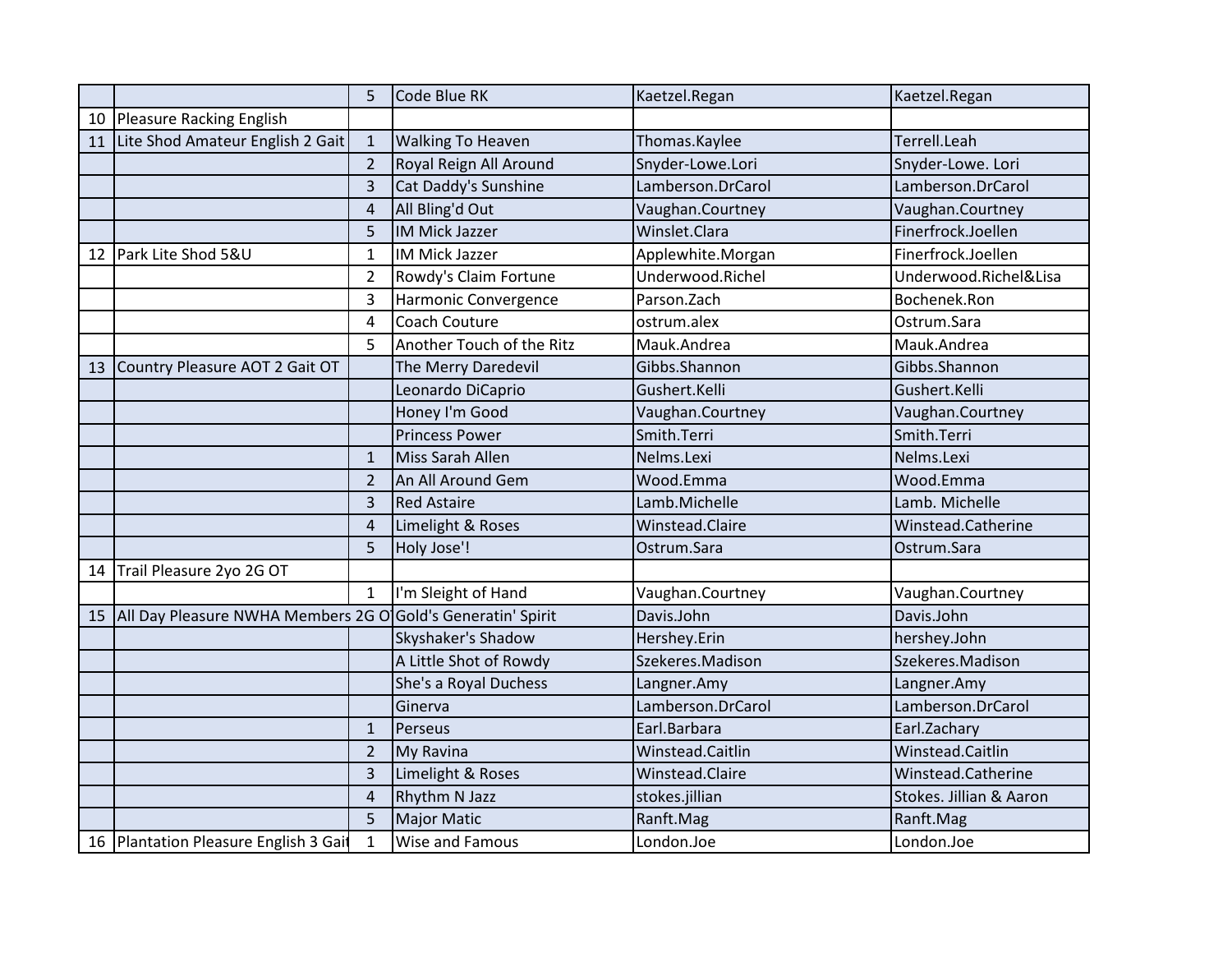|    |                                                   | $\overline{2}$ | <b>Extra Classic</b>      | potter.jim             | Ranft.Mag                |
|----|---------------------------------------------------|----------------|---------------------------|------------------------|--------------------------|
| 17 | Park Lite Shod Amateur English 2                  | $\mathbf{1}$   | my Titlest Moment         | Underwood.Richel       | Underwood.Richel         |
|    |                                                   | $\overline{2}$ | Coach Couture             | ostrum.alex            | Ostrum.Sara              |
| 18 | Trail Pleasure NWHA Members 2                     | $\overline{1}$ | Big City Jose'            | London.Joe             | London.Joe               |
|    |                                                   | $\overline{2}$ | Fear's Wild Magnolia      | Baird.Kaitlyn          | Ostrum.Sara              |
|    |                                                   | $\mathbf{1}$   | Sioux Nami                | Green.Lauren           | Finerfrock. Jo Ellen     |
|    |                                                   | $\overline{2}$ | <b>Special Forces</b>     | Ranft.Mag              | Ranft.Mag                |
|    |                                                   | 3              | <b>Red Sunchip</b>        | Spinelli.RuthAnn       | Spinelli.Amy             |
|    |                                                   | 4              | Li'l Midnight Deal        | Parson.Zach            | Boring.Jan               |
|    |                                                   | 5              | Copper's in Style         | Richwine.Linda         | Earl.Neil & Barbara      |
| 19 | All Day Pleasure Masters 2 Gait C                 | $\mathbf{1}$   | <b>Major Matic</b>        | Ranft.Mag              | Ranft.Mag                |
|    |                                                   | $\overline{2}$ | Zahara                    | Snyder-Lowe.Lori       | Lowe.Athena              |
|    |                                                   | 3              | Gen's Royal Chip          | Byers-Keegan. Victoria | ByersKeegan. Victoria    |
|    |                                                   | $\overline{a}$ | 14 Caret Diamond          | Lamberson.DrCarol      | Lamberson.DrCarol        |
| 20 | Country Pleasure Amateur English 2 Ga Red Astaire |                |                           | Lamb.Michelle          | Lamb. Michelle           |
|    |                                                   |                | A Black Martini           | Hersh.Marcia           | Hersh.Marcia             |
|    |                                                   |                | Holy Jose'!               | Ostrum.Sara            | Ostrum.Sara              |
|    |                                                   |                | From Coach to Criminal    | Combs.Hannah           | Combs.Hannah             |
|    |                                                   | $\mathbf{1}$   | Packin' A Pistol          | Spinelli- Olson.Amy    | Spinelli.Amy             |
|    |                                                   | $\overline{2}$ | Glamour Girl by Jose'     | Earl.Barbara           | Earl.Neil & Barbara      |
|    |                                                   | 3              | An All Around Gem         | Wood.Emma              | Wood.Emma                |
|    |                                                   | 4              | Miss Sarah Allen          | Nelms.Lexi             | Nelms.Lexi               |
|    |                                                   | 5              | Honey I'm Good            | Vaughan.Courtney       | Vaughan.Courtney         |
| 21 | Lite Shod 5&U 2G OT                               | $\mathbf{1}$   | Royal Reign All Around    | Snyder-Lowe.Lori       | Snyder-Lowe. Lori        |
|    |                                                   | $\overline{2}$ | <b>IM Mick Jazzer</b>     | Applewhite.Morgan      | Finerfrock.Joellen       |
| 22 | Country Pleasure Racking NWHA                     | $\mathbf{1}$   | Ozone Alert               | Springer.Marianne      | Springer.Marianne        |
|    |                                                   |                |                           |                        | SpringerMarianne.RanftMa |
|    |                                                   | 2              | <b>Stone Cold Bandit</b>  | potter.jim             | g                        |
| 23 | All Day Pleasure OT 3 Gait                        |                | The Girl's Knight Out     | Elliot.Kyle            | Burgette.Kayla&Bryce     |
|    |                                                   | $\mathbf{1}$   | Perseus                   | Earl.Barbara           | Earl.Zachary             |
|    |                                                   | $\overline{2}$ | My Ravina                 | Winstead.Caitlin       | Winstead.Caitlin         |
|    |                                                   | 3              | <b>Revolution Command</b> | Clemens.Brandi         | Clemens.Brandi           |
|    |                                                   | $\overline{4}$ | Pride of Vengence         | Smith.Mackenzie        | Csatari.Rachel           |
|    |                                                   | 5              | Zahara                    | Snyder-Lowe.Lori       | Lowe.Athena              |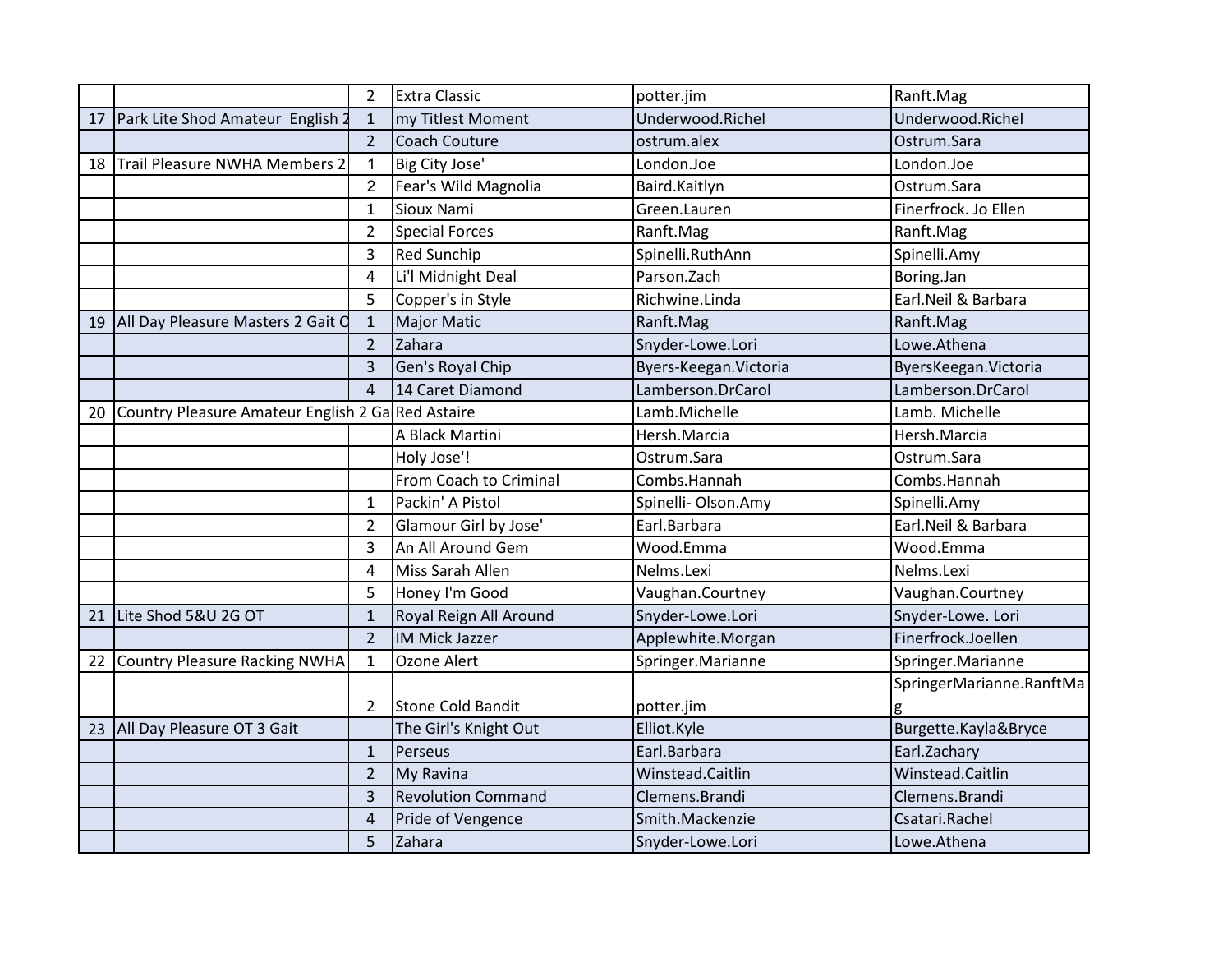| 24 | Trail Pleasure 5&U 2G OT                                | 1                        | <b>Classically Dangerous</b>    | Carraway.Carolina      | Carraway.Carolina     |
|----|---------------------------------------------------------|--------------------------|---------------------------------|------------------------|-----------------------|
|    |                                                         | $\overline{2}$           | <b>Special Forces</b>           | potter.jim             | Ranft.Mag             |
|    |                                                         | 3                        | <b>Rowdy Showshine</b>          | Leith.Cara             | Leith.Joe             |
|    |                                                         | 4                        | Wolf's Dirty Money              | Applewhite.Morgan      | Nixon. Cindi&Mike     |
|    |                                                         | 5                        | I'm Sleight of Hand             | Vaughan.Courtney       | Vaughan.Courtney      |
| 25 | Lite Shod NWHA Members OT 2                             | $\mathbf{1}$             | Cat Daddy's Sunshine            | Lamberson.DrCarol      | Lamberson.DrCarol     |
|    |                                                         | $\overline{2}$           | Royal Reign All Around          | Snyder-Lowe.Lori       | Snyder-Lowe. Lori     |
|    | 26   All Day Pleasure 3&U 2G OT                         | $\mathbf{1}$             | The Girl's Knight Out           | Burgett.Kala           | Burgette.Kayla&Bryce  |
|    |                                                         | $\overline{2}$           | Lilly Rey All Around            | Parson.Zach            | Ritter.Vicki          |
|    |                                                         | 3                        | From Coach to Criminal          | Combs.Hannah           | Combs.Hannah          |
| 27 | <b>Planation Pleasure NWHA Memb</b>                     | $\mathbf{1}$             | <b>Bella Ve</b>                 | Ritter. Vicki          | Ritter. Vicki         |
|    |                                                         | $\overline{\mathcal{L}}$ | <b>Wise and Famous</b>          | London.Joe             | London.Joe            |
|    | 28 Park Lite Shod NWHA Members 0                        | $\mathbf{1}$             | Whoopi's Elite Coin             | potter.jim             | Eakin.Nancy           |
|    |                                                         | $\overline{2}$           | Coach Couture                   | ostrum.alex            | Ostrum.Sara           |
|    |                                                         | 3                        | Another Touch of the Ritz       | Mauk.Andrea            | Mauk.Andrea           |
| 29 | All Day Pleasure Amateur Western 2 Ga Limelight & Roses |                          |                                 | Winstead.Claire        | Winstead.Catherine    |
|    |                                                         |                          | Rowdy Rumble                    | Clemens.Brandi         | Clemens.Brandi        |
|    |                                                         |                          |                                 |                        |                       |
|    |                                                         |                          | Odie                            | Auck.Jenn              | davis.john            |
|    |                                                         |                          | <b>Gold's Generatin' Spirit</b> | Gulley.Jenn            | Davis.John            |
|    |                                                         |                          | She's a Royal Duchess           | Langner.Amy            | Langner.Amy           |
|    |                                                         |                          | Ivory's Miss Madison            | Auck.Jenn              | Baer.Dick             |
|    |                                                         |                          | A Little Shot of Rowdy          | Szekeres.Madison       | Szekeres.Madison      |
|    |                                                         |                          | Lilly Rey All Around            | Ritter. Vicki          | Ritter.Vicki          |
|    |                                                         |                          | <b>Tazmanian Storm</b>          | Frole.Deryk            | Lewis.Angela          |
|    |                                                         |                          | General Sky Pushin Cash         | Davis.John             | Davis.John            |
|    |                                                         |                          | Gen's Royal Chip                | Byers-Keegan. Victoria | ByersKeegan. Victoria |
|    |                                                         |                          | 14 Caret Diamond                | Lamberson.DrCarol      | Lamberson.DrCarol     |
|    |                                                         |                          | Code Blue RK                    | Kaetzel.Regan          | Kaetzel.Regan         |
|    |                                                         | $\mathbf{1}$             | Whoopi's Promise Angel          | Kaufman. Wendy         | Kaufman. Wendy        |
|    |                                                         | $\overline{2}$           | 14 Caret Diamond                | Lamberson.DrCarol      | Lamberson.DrCarol     |
|    |                                                         | 3                        | Zahara                          | lowe.athena            | Lowe.Athena           |
|    |                                                         | 4                        | My Ravina                       | Winstead.Caitlin       | Winstead.Caitlin      |
|    |                                                         | 5                        | <b>Major Matic</b>              | Ranft.Mag              | Ranft.Mag             |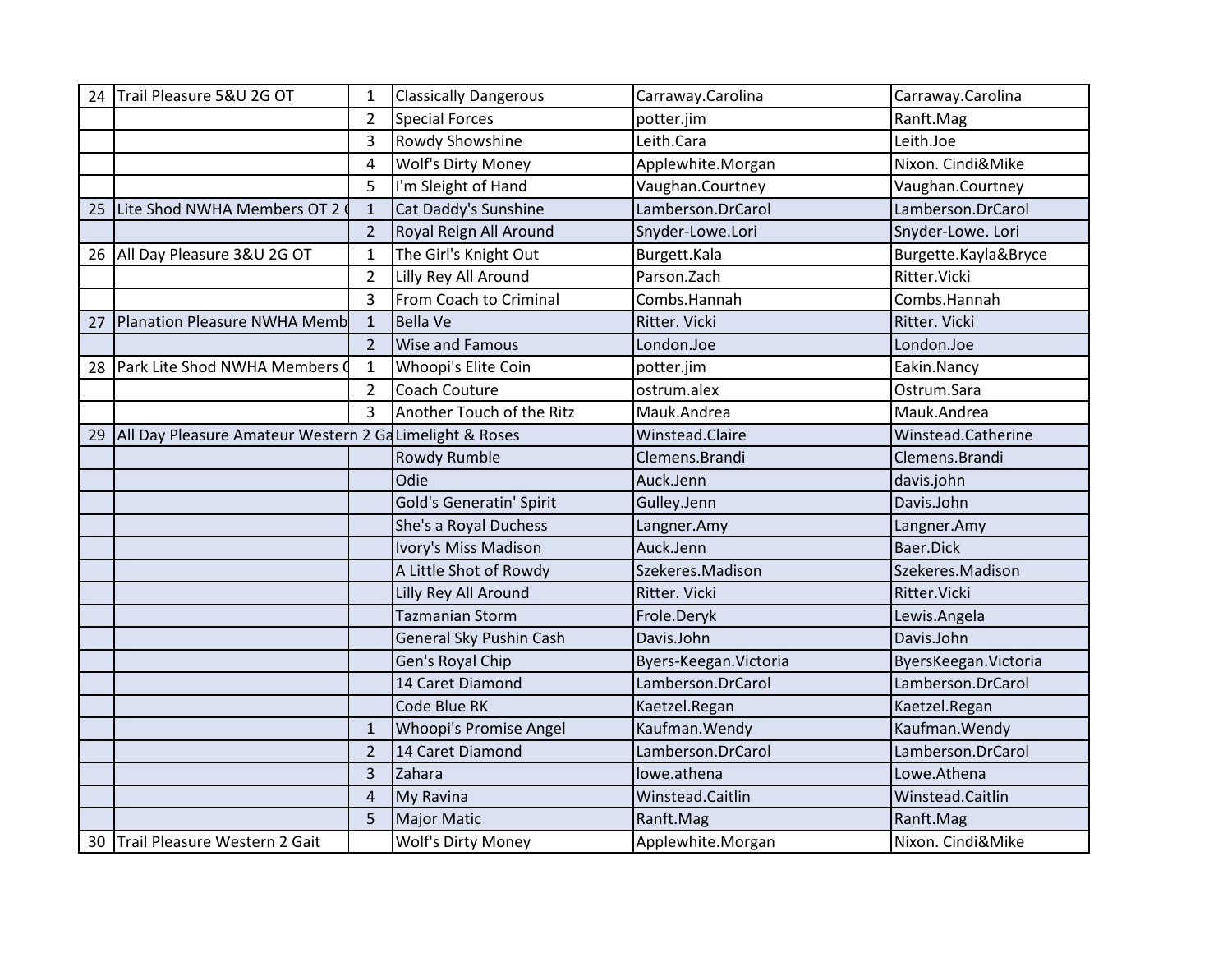|    |                                                     | 1                     | Magellan                        | Elliot.Kyle        | EvansAnne.JohnsonAlex    |
|----|-----------------------------------------------------|-----------------------|---------------------------------|--------------------|--------------------------|
|    |                                                     | $\overline{2}$        | Off The Clock                   | potter.jim         | Donaugh.Tina             |
|    |                                                     | 3                     | <b>Red Sunchip</b>              | Spinelli-Olson.Amy | Spinelli.Amy             |
|    |                                                     | 4                     | Big City Jose'                  | London.Joe         | London.Joe               |
|    |                                                     | 5                     | <b>Gen's Night Star Express</b> | Smith.Dakota       | Underwood.Richel&Lisa    |
| 31 | Country Pleasure AOT 2 Gait Western                 |                       | Honey I'm Good                  | Vaughan.Courtney   | Vaughan.Courtney         |
|    |                                                     |                       | Holy Jose'!                     | Ostrum.Sara        | Ostrum.Sara              |
|    |                                                     |                       | <b>Bling It On</b>              | Smith.Mackenzie    | Smith.Mackenzie          |
|    |                                                     | $\mathbf{1}$          | The Merry Daredevil             | Gibbs.Shannon      | Gibbs.Shannon            |
|    |                                                     | $\overline{2}$        | <b>Princess Power</b>           | Smith.Terri        | Smith.Terri              |
|    |                                                     | 3                     | Leonardo DiCaprio               | Gushert.Kelli      | Gushert.Kelli            |
|    |                                                     | 4                     | Miss Sarah Allen                | Nelms.Lexi         | Nelms.Lexi               |
|    |                                                     | 5                     | An All Around Gem               | Wood.Emma          | Wood.Emma                |
| 32 | Lite Shod Western 2 Gait                            | 1                     | <b>IM Mick Jazzer</b>           | Applewhite.Morgan  | Finerfrock.Joellen       |
|    |                                                     | $\overline{2}$        | <b>Walking To Heaven</b>        | Thomas.Kaylee      | Terrell.Leah             |
| 33 | <b>SSH Trail Pleasure 2G Western</b>                | $\mathbf{1}$          | <b>Wolf's Dirty Money</b>       | Applewhite.Morgan  | Nixon. Cindi&Mike        |
|    |                                                     | $\overline{2}$        | All Bling'd Out                 | Vaughan.Courtney   | Vaughan.Courtney         |
|    |                                                     | 3                     | Secret's Sob Splash             | McCord.Austin      | McCord.Austin            |
|    |                                                     | $\boldsymbol{\Delta}$ | Patch's blue Bird               | Mann.Ryann         | Mann.Ryann               |
|    |                                                     | 5                     | <b>Tazmanian Storm</b>          | Frole.Deryk        | Lewis. Angela            |
| 34 | <b>Country Pleasure Racking Wester</b>              | 1                     | Ozone Alert                     | Springer.Marianne  | Springer.Marianne        |
|    |                                                     |                       |                                 |                    | SpringerMarianne.RanftMa |
|    |                                                     | 2                     | Stone Cold Bandit               | Ranft.Mag          | g                        |
| 35 | Country Pleasure Amateur Western 2 G Honey I'm Good |                       |                                 | Vaughan.Courtney   | Vaughan.Courtney         |
|    |                                                     |                       | From Coach to Criminal          | Combs.Hannah       | Combs.Hannah             |
|    |                                                     | $\mathbf{1}$          | $N-V$                           | Long.Cindy         | Long.Cindy               |
|    |                                                     | $\overline{2}$        | An All Around Gem               | Wood.Emma          | Wood.Emma                |
|    |                                                     | 3                     | Leonardo DiCaprio               | Gushert.Kelli      | Gushert.Kelli            |
|    |                                                     | $\overline{4}$        | Miss Sarah Allen                | Nelms.Lexi         | Nelms.Lexi               |
|    |                                                     | 5                     | Holy Jose'!                     | Ostrum.Sara        | Ostrum.Sara              |
| 36 | Plantation Pleasure Western 2 Ga                    | 1                     | Miller's Ultra Light            | London.Joe         | LondonJoe.RobertBeck     |
|    |                                                     | $\overline{2}$        | Yardley                         | potter.jim         | Ranft.Mag                |
|    |                                                     | 3                     | <b>Walkin Nine to Five</b>      | Mann.Ryann         | Ostrum.Sara              |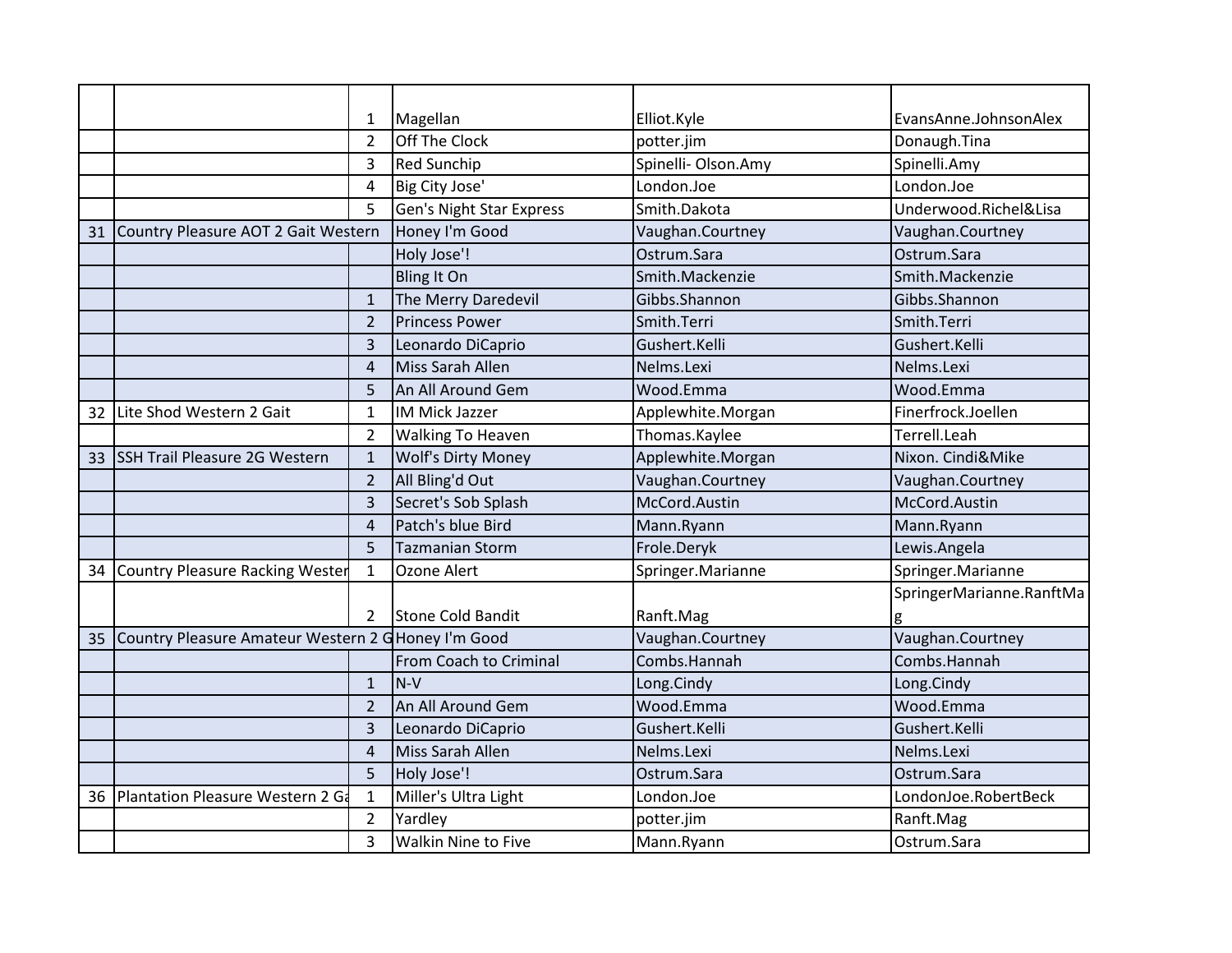| 37 | Trail Pleasure Amateur Western 2 Gait Time to Bingo |                |                              | Combs.Hannah           | Combs.Hannah              |
|----|-----------------------------------------------------|----------------|------------------------------|------------------------|---------------------------|
|    |                                                     |                |                              |                        |                           |
|    |                                                     | 1              | Magellan                     | Kaetzel.Regan          | EvansAnne.JohnsonAlex     |
|    |                                                     | $\overline{2}$ | <b>Classically Dangerous</b> | Carraway.Carolina      | Carraway.Carolina         |
|    |                                                     | 3              | Wobble Baby Wobble           | Spinelli-Olson.Amy     | Spinelli-Olson. Amy       |
|    |                                                     | $\overline{4}$ | Sioux Nami                   | Green.Lauren           | Finerfrock. Jo Ellen      |
|    |                                                     | 5              | <b>Powers Wizo</b>           | Leith.Cassie           | Leith.Joe                 |
| 38 | All Day Pleasure Western 2 Gait                     | $\mathbf{1}$   | Whoopi's Promise Angel       | Kaufman. Wendy         | Kaufman. Wendy            |
|    |                                                     | $\overline{2}$ | <b>Revolution Command</b>    | Clemens.Brandi         | Clemens.Brandi            |
|    |                                                     | 3              | Odie                         | Davis.John             | davis.john                |
| 39 | Park Lite Shod Western 2 Gait                       | $\mathbf{1}$   | my Titlest Moment            | Underwood.Richel       | Underwood.Richel          |
|    |                                                     | $\overline{2}$ | Another Touch of the Ritz    | Mauk.Andrea            | Mauk.Andrea               |
|    |                                                     | 3              | Rowdy's Claim Fortune        | underwood.Lisa         | Underwood.Richel&Lisa     |
| 40 | All Day Pleasure Youth 2 Gait Western               |                | Coppertop's Miss Penny       | Leith.Sara             | Leith.Joe                 |
|    |                                                     |                | Pride of Vengence            | Jenvey.Elizabeth       | Csatari.Rachel            |
|    |                                                     | 1              | My Ravina                    | Winstead.Caitlin       | Winstead.Caitlin          |
|    |                                                     | $\overline{2}$ | Limelight & Roses            | Winstead.Claire        | Winstead.Catherine        |
|    |                                                     | 3              | A Little Shot of Rowdy       | Szekeres.Madison       | Szekeres.Madison          |
|    |                                                     | 4              | Gen's Royal Chip             | Byers-Keegan. Victoria | ByersKeegan. Victoria     |
|    |                                                     | 5              | I'm a Farmer's Daughter      | Leith.hannah           | Leith.Joe                 |
| 41 | Racking Horse - Trail Pleasure We                   | $\mathbf{1}$   | Ginerva                      | Lamberson.DrCarol      | Lamberson.DrCarol         |
|    |                                                     | $\overline{2}$ | <b>Blue Curacao</b>          | Gibbs.Shannon          | Gibbs.Shannon             |
| 42 | Country Pleasure Western 2 Gait                     | $\mathbf{1}$   | Allen's Bossy Lady           | Spinelli.RuthAnn       | Spinelli.Chuck            |
|    |                                                     |                | JJ's Red Bull                | Scheib.Clara           | Parsons.ZachandJessica    |
|    |                                                     |                | An All Around Gem            | Wood.Emma              | Wood.Emma                 |
|    |                                                     |                | $N-V$                        | Elliot.Kyle            | Long.Cindy                |
|    |                                                     | $\overline{2}$ | Rowdy Reward                 | potter.jim             | Donaugh.Tina              |
|    |                                                     | 3              | A Black Martini              | Applewhite.Morgan      | Hersh.Marcia              |
|    |                                                     | 4              | Miss Sarah Allen             | Nelms.Lexi             | Nelms.Lexi                |
|    |                                                     |                |                              |                        | EarlBarbara&Neil.Richwine |
|    |                                                     | 5              | Showboat Senoritia           | Richwine.Linda         | Linda                     |
| 43 | <b>SSH Open Shod 2G Western</b>                     |                | <b>Tazmanian Storm</b>       | Frole.Deryk            | Lewis.Angela              |
|    |                                                     | $\mathbf 1$    | All Bling'd Out              | Vaughan.Courtney       | Vaughan.Courtney          |
|    |                                                     | $\overline{2}$ | <b>Bling It On</b>           | Smith.Mackenzie        | Smith.Mackenzie           |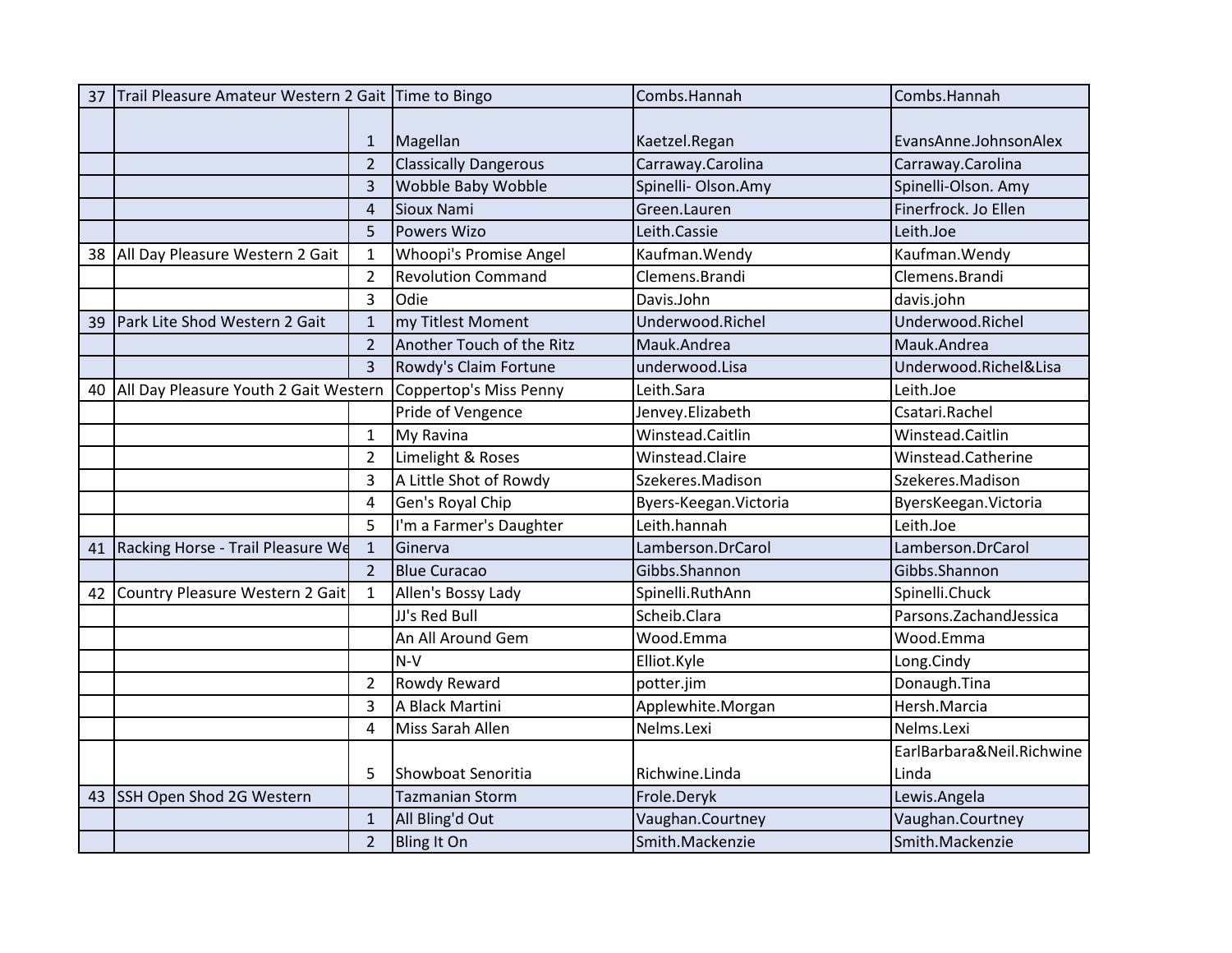|    |                                                               | 3                       | I'm Just Blowin Smoke         | McCord.Austin          | McCord. Austin           |
|----|---------------------------------------------------------------|-------------------------|-------------------------------|------------------------|--------------------------|
|    |                                                               | 4                       | Ozone Alert                   | Springer.Marianne      | Springer.Marianne        |
|    |                                                               | 5                       | Patch's blue Bird             | Mann.Ryann             | Mann.Ryann               |
| 44 | Trail Pleasure AOT Western 2 Ga                               | $\overline{\mathbf{A}}$ | <b>Powers Wizo</b>            | Leith.Cassie           | Leith.Joe                |
|    |                                                               | $\mathbf{1}$            | <b>Classically Dangerous</b>  | Carraway.Carolina      | Carraway.Carolina        |
|    |                                                               | $\overline{2}$          | Time to Bingo                 | Combs.Hannah           | Combs.Hannah             |
|    |                                                               | 3                       | I'm Sleight of Hand           | Vaughan.Courtney       | Vaughan.Courtney         |
| 45 | Country Pleasure Youth 2 Gait Western I'm a Farmer's Daughter |                         |                               | Leith.hannah           | Leith.Joe                |
|    |                                                               | $\mathbf{1}$            | JJ's Red Bull                 | Scheib.Clara           | Parsons. Zachand Jessica |
|    |                                                               | $\overline{2}$          | Miss Sarah Allen              | Nelms.Lexi             | Nelms.Lexi               |
|    |                                                               | 3                       | Honey I'm Good                | Vaughan.Courtney       | Vaughan.Courtney         |
|    |                                                               | $\boldsymbol{\Delta}$   | An All Around Gem             | Wood.Emma              | Wood.Emma                |
|    |                                                               | 5                       | Holy Jose'!                   | Ostrum.Addy            | Ostrum.Sara              |
| 46 | All Day Pleasure AOT 2 Gait Western                           |                         | Gold's Generatin' Spirit      | Gulley.Jenn            | Davis.John               |
|    |                                                               |                         | Ritz Margarita Girl           | Gushert.Kelli          | Gushert. Kelli           |
|    |                                                               |                         | Ritz's Midnight Skye          | Gulley.Jenn            | Davis.John               |
|    |                                                               |                         | A Little Shot of Rowdy        | Szekeres.Madison       | Szekeres.Madison         |
|    |                                                               |                         | General Sky Pushin Cash       | Davis.John             | Davis.John               |
|    |                                                               |                         | <b>Revolution Command</b>     | Clemens.Brandi         | Clemens.Brandi           |
|    |                                                               |                         | Bling It On                   | Smith.Mackenzie        | Smith.Mackenzie          |
|    |                                                               | 1                       | Perseus                       | Earl.Barbara           | Earl.Zachary             |
|    |                                                               | $\overline{2}$          | Zahara                        | lowe.athena            | Lowe.Athena              |
|    |                                                               | 3                       | 14 Caret Diamond              | Lamberson.DrCarol      | Lamberson.DrCarol        |
|    |                                                               | 4                       | My Ravina                     | Winstead.Caitlin       | Winstead.Caitlin         |
|    |                                                               | 5                       | Limelight & Roses             | Winstead.Claire        | Winstead.Catherine       |
| 47 | Lite Shod Western 2 Gait REG CH                               | $\mathbf{1}$            | <b>IM Mick Jazzer</b>         | Applewhite.Morgan      | Finerfrock.Joellen       |
| 48 | All Day Pleasure Western 2 Gait REG CHGen's Royal Chip        |                         |                               | Byers-Keegan. Victoria | ByersKeegan. Victoria    |
|    |                                                               |                         | My Ravina                     | Winstead.Caitlin       | Winstead.Caitlin         |
|    |                                                               |                         | <b>Revolution Command</b>     | Clemens.Brandi         | Clemens.Brandi           |
|    |                                                               | 1                       | <b>Whoopi's Promise Angel</b> | Kaufman. Wendy         | Kaufman. Wendy           |
|    |                                                               | $\overline{2}$          | Perseus                       | Mahoney.Emily          | Earl.Zachary             |
|    |                                                               | 3                       | <b>Major Matic</b>            | Ranft.Mag              | Ranft.Mag                |
|    |                                                               | 4                       | 14 Caret Diamond              | Lamberson.DrCarol      | Lamberson.DrCarol        |
|    |                                                               | 5                       | The Girl's Knight Out         | Burgett.Kala           | Burgette.Kayla&Bryce     |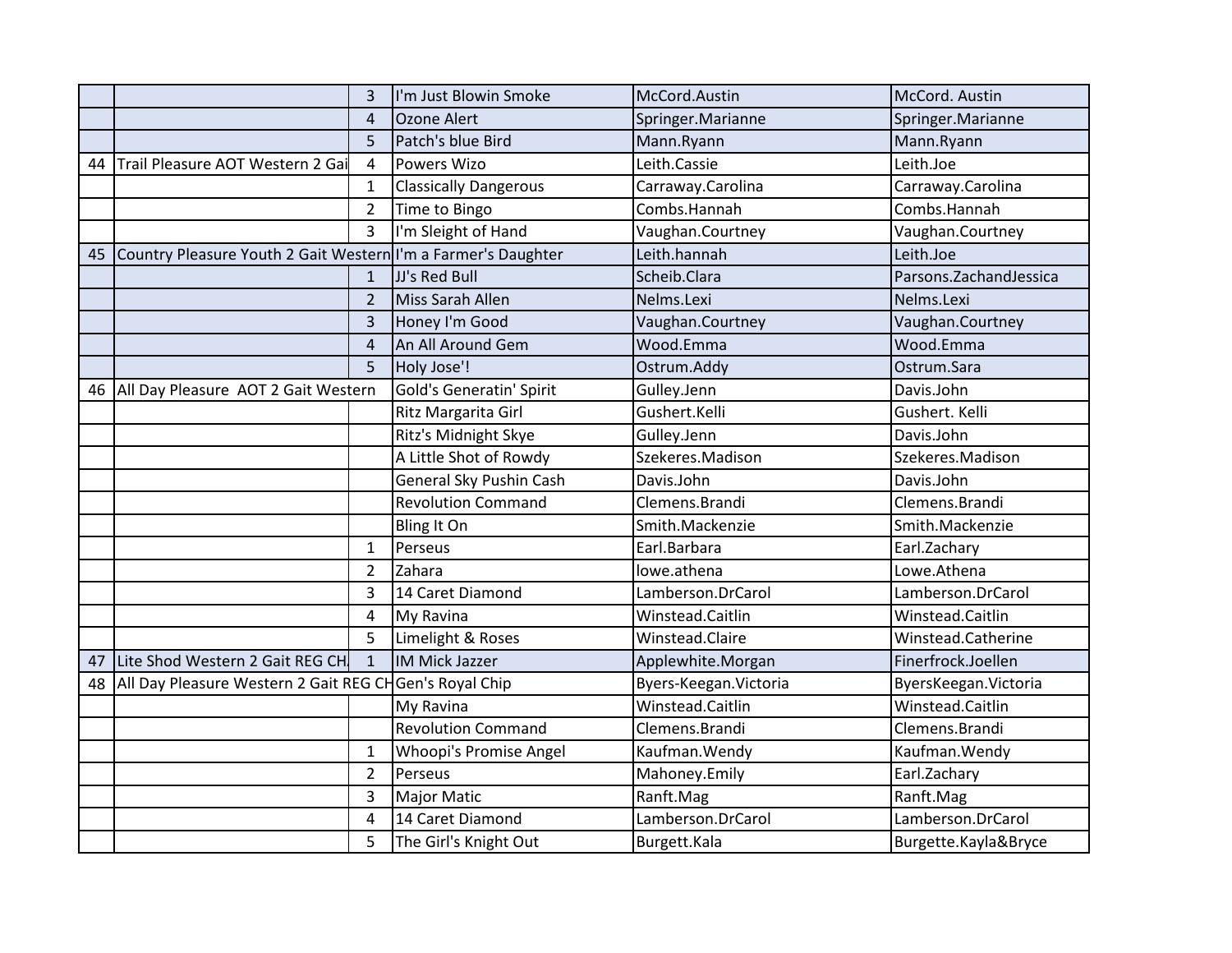| 49 |                                         |                |                                 |                     |                       |
|----|-----------------------------------------|----------------|---------------------------------|---------------------|-----------------------|
|    | Trail Pleasure Western 2 Gait REC       | $\mathbf{1}$   | Magellan                        | Elliot.Kyle         | EvansAnne.JohnsonAlex |
|    |                                         | $\overline{2}$ | Off The Clock                   | potter.jim          | Donaugh.Tina          |
|    |                                         | 3              | <b>Red Sunchip</b>              | Spinelli.RuthAnn    | Spinelli.Amy          |
| 50 | Park Lite Shod Western 2 Gait RE        | $\mathbf{1}$   | my Titlest Moment               | Underwood.Richel    | Underwood.Richel      |
| 51 | Trail Pleasure Amateur Western          | $\mathbf{1}$   | <b>Classically Dangerous</b>    | Carraway.Carolina   | Carraway.Carolina     |
|    |                                         | $\overline{2}$ | Wobble Baby Wobble              | Spinelli- Olson.Amy | Spinelli-Olson. Amy   |
|    |                                         | 3              | Time to Bingo                   | Combs.Hannah        | Combs.Hannah          |
| 52 | Country Pleasure Western 2 Gait         | 3              | An All Around Gem               | Wood.Emma           | Wood.Emma             |
|    |                                         | 1              | Packin' A Pistol                | Spinelli- Olson.Amy | Spinelli.Amy          |
|    |                                         | $\overline{2}$ | $N-V$                           | Long.Cindy          | Long.Cindy            |
|    |                                         | 4              | Rowdy Reward                    | potter.jim          | Donaugh.Tina          |
|    |                                         | 5              | Miss Sarah Allen                | Nelms.Lexi          | Nelms.Lexi            |
| 53 | Plantation Pleasure Western 2 Ga        | $\mathbf{1}$   | Miller's Ultra Light            | London.Joe          | LondonJoe.RobertBeck  |
| 54 | <b>SSH Trail Pleasure 2G Western RE</b> | 1              | Wolf's Dirty Money              | Applewhite.Morgan   | Nixon. Cindi&Mike     |
|    |                                         | $\overline{2}$ | Secret's Sob Splash             | McCord.Austin       | McCord.Austin         |
|    |                                         | 3              | All Bling'd Out                 | Vaughan.Courtney    | Vaughan.Courtney      |
|    |                                         | 4              | <b>Tazmanian Storm</b>          | Frole.Deryk         | Lewis.Angela          |
| 55 | <b>Bareback Class</b>                   |                | Limelight & Roses               | Winstead.Claire     | Winstead.Catherine    |
|    |                                         |                | My Ravina                       | Winstead.Caitlin    | Winstead.Caitlin      |
|    |                                         |                | Odie                            | Auck.Jenn           | davis.john            |
|    |                                         |                | Miss Sarah Allen                | Nelms.Lexi          | Nelms.Lexi            |
|    |                                         | $\overline{2}$ | An All Around Gem               | Wood.Emma           | Wood.Emma             |
|    |                                         | 3              | General's Sky Pushin Cash       | Davis.John          | Davis.John            |
|    |                                         | $\overline{4}$ | Pride of Vengence               | Smith.Mackenzie     | Csatari.Rachel        |
|    |                                         | 5              | <b>Gen's Night Star Express</b> | Smith.Dakota        | Underwood.Richel&Lisa |
| 56 | Ride-a-buck                             |                | General's Sky Pushin Cash       | Davis.John          | Davis.John            |
|    |                                         |                | Limelight & Roses               | Winstead.Claire     | Winstead.Catherine    |
|    |                                         |                | Odie                            | Auck.Jenn           | davis.john            |
|    |                                         |                | Pride of Vengence               | Smith.Mackenzie     | Csatari.Rachel        |
|    |                                         | 1              | My Ravina                       | Winstead.Caitlin    | Winstead.Caitlin      |
| 57 | <b>Bribe Your Horse</b>                 |                | <b>Ozone Alert</b>              | Springer.Marianne   | Springer.Marianne     |
|    |                                         |                | Limelight & Roses               | Winstead.Claire     | Winstead.Catherine    |
|    |                                         | $\mathbf 1$    | Whoopi's Promise Angel          | Kaufman. Wendy      | Kaufman. Wendy        |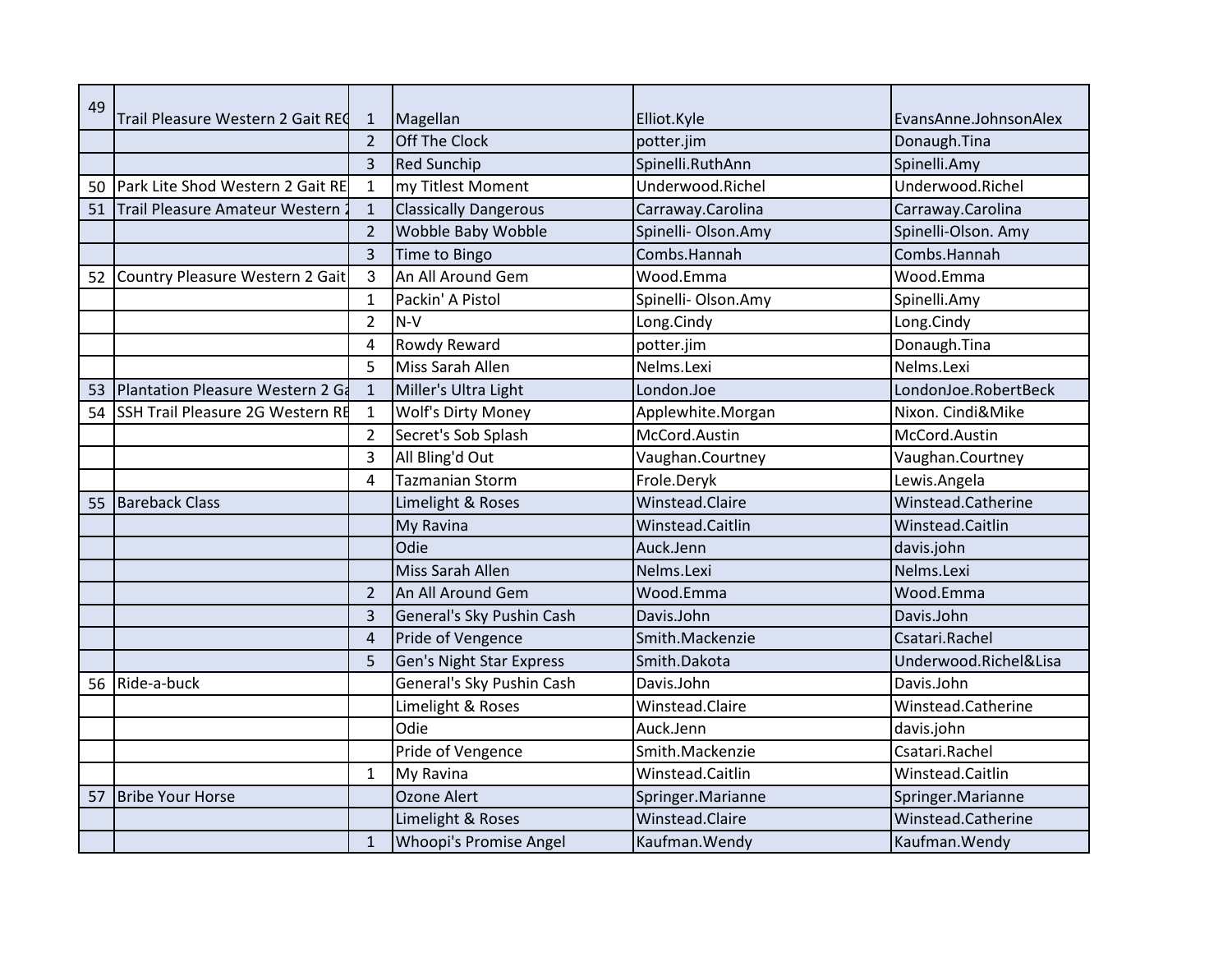|    |                   | 2              | Pride of Vengence               | Jenvey.Elizabeth  | Csatari.Rachel     |
|----|-------------------|----------------|---------------------------------|-------------------|--------------------|
|    |                   | 3              | A Little Shot of Rowdy          | Szekeres.Madison  | Szekeres.Madison   |
|    |                   | $\overline{4}$ | Pride of Vengence               | Smith.Mackenzie   | Csatari.Rachel     |
|    |                   | 5              | My Ravina                       | Winstead.Caitlin  | Winstead.Caitlin   |
|    | 58 Egg Stomp      |                | <b>Gold's Generatin' Spirit</b> | Gulley.Jenn       | Davis.John         |
|    |                   | 1              | My Ravina                       | Winstead.Caitlin  | Winstead.Caitlin   |
|    |                   | $\overline{2}$ | Limelight & Roses               | Winstead.Claire   | Winstead.Catherine |
|    |                   | 3              | General's Sky Pushin Cash       | Davis.John        | Davis.John         |
| 59 | Waterglass        |                | Limelight & Roses               | Winstead.Claire   | Winstead.Catherine |
|    |                   |                | Ivory's Miss Madison            | Auck.Julia        | Baer.Dick          |
|    |                   |                | Miss Sarah Allen                | Nelms.Lexi        | Nelms.Lexi         |
|    |                   |                | Coppertop's Miss Penny          | Leith.Sara        | Leith.Joe          |
|    |                   |                | Pride of Vengence               | Smith.Mackenzie   | Csatari.Rachel     |
|    |                   | $\mathbf{1}$   | My Ravina                       | Winstead.Caitlin  | Winstead.Caitlin   |
| 60 | Crepe Paper Pairs |                | Ivory's Miss Madison            | Auck.Julia        | Baer.Dick          |
|    |                   |                | Ozone Alert                     | Springer.Marianne | Springer.Marianne  |
|    |                   |                | Miss Sarah Allen                | Nelms.Lexi        | Nelms.Lexi         |
|    |                   |                | Odie                            | Auck.Jenn         | davis.john         |
|    |                   |                | Limelight & Roses               | Winstead.Claire   | Winstead.Catherine |
|    |                   |                | My Ravina                       | Winstead.Caitlin  | Winstead.Caitlin   |
| 61 | Showmanship       | $\mathbf{1}$   | The Merry Daredevil             | Gibbs.Shannon     | Gibbs.Shannon      |
|    |                   | $\overline{2}$ | Bling It On                     | Smith.Mackenzie   | Smith.Mackenzie    |
|    |                   | 3              | Miss Sarah Allen                | Nelms.Lexi        | Nelms.Lexi         |
|    |                   | $\overline{4}$ | Pride of Vengence               | Jenvey.Elizabeth  | Csatari.Rachel     |
|    |                   | 5              | Ivory's Miss Madison            | Auck.Julia        | Baer.Dick          |
| 62 | Open Weanling     | $\mathbf{1}$   | <b>Princess Poppy</b>           | Ostrum.Sara       | Ostrum.Sara        |
|    |                   | $\overline{2}$ | <b>Proud Dream of Memphis</b>   | Szekeres.Madison  | Szekeres.Madison   |
| 63 | Model Mares 2&O   | $\mathbf{1}$   | Honey I'm Good                  | Vaughan.Courtney  | Vaughan.Courtney   |
|    |                   | $\overline{2}$ | Miss Sarah Allen                | Nelms.Lexi        | Nelms.Lexi         |
|    |                   | 3              | Zahara                          | lowe.athena       | Lowe.Athena        |
|    |                   | $\overline{a}$ | An All Around Gem               | Wood.Emma         | Wood.Emma          |
|    |                   |                |                                 |                   |                    |
| 64 | Model S/G 2&O     | $\mathbf{1}$   | The Merry Daredevil             | Gibbs.Shannon     | Gibbs.Shannon      |
|    |                   | $\overline{2}$ | <b>Red Astaire</b>              | Lamb.Michelle     | Lamb. Michelle     |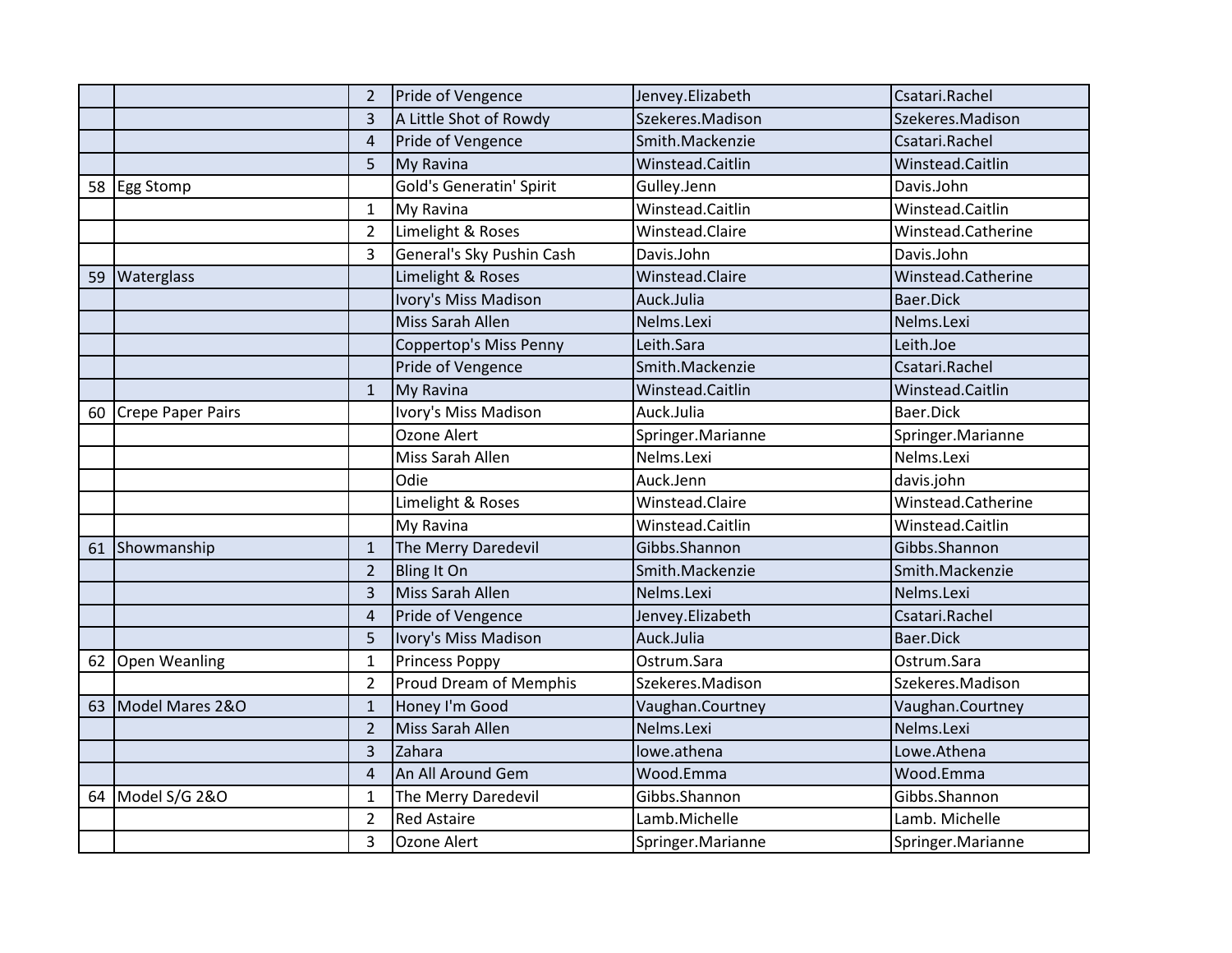|    |                                   | 4              | IM Mick Jazzer             | Finerfrock. JoEllen | Finerfrock.Joellen       |
|----|-----------------------------------|----------------|----------------------------|---------------------|--------------------------|
| 65 | SSH Model 2&O                     | $\mathbf{1}$   | <b>Blue Curacao</b>        | Gibbs.Shannon       | Gibbs.Shannon            |
|    |                                   | $\overline{2}$ | <b>Bling It On</b>         | Smith.Mackenzie     | Smith.Mackenzie          |
|    |                                   | 3              | Ozone Alert                | Springer.Marianne   | Springer.Marianne        |
|    |                                   | 4              | Secret's Sob Splash        | McCord.Austin       | McCord.Austin            |
|    |                                   | 5              | Patch's blue Bird          | Mann.Ryann          | Mann.Ryann               |
| 66 | <b>Open Yearlings</b>             |                | Wreck It Ralph             | Ostrum.Sara         | Ostrum.Sara              |
| 67 | Model REEG CHAMPIONSHIP           |                | Ozone Alert                | Springer.Marianne   | Springer.Marianne        |
|    |                                   | $\mathbf{1}$   | Honey I'm Good             | Vaughan.Courtney    | Vaughan.Courtney         |
|    |                                   | $\overline{2}$ | <b>Bling It On</b>         | Smith.Mackenzie     | Smith.Mackenzie          |
|    |                                   | $\overline{3}$ | The Merry Daredevil        | Gibbs.Shannon       | Gibbs.Shannon            |
|    |                                   | 4              | <b>Red Astaire</b>         | Lamb.Michelle       | Lamb. Michelle           |
| 68 | Youth Pleasure 11&U 2G OT         |                | I'm a Farmer's Daughter    | Leith.David         | Leith.Joe                |
|    |                                   |                | My Ravina                  | Winstead.Caitlin    | Winstead.Caitlin         |
|    |                                   | $\mathbf{1}$   | <b>Wolf's Dirty Money</b>  | Applewhite.Ford     | Nixon. Cindi&Mike        |
|    |                                   | $\overline{2}$ | Holy Jose'!                | Ostrum.Addy         | Ostrum.Sara              |
|    |                                   | 3              | JJ's Red Bull              | Scheib.Clara        | Parsons. Zachand Jessica |
|    |                                   | $\overline{4}$ | <b>Walkin Nine to Five</b> | Gildow.Kenzie       | Ostrum.Sara              |
|    |                                   | 5              | <b>Powers Wizo</b>         | Leith.Rachel        | Leith.Joe                |
| 69 | <b>Walking Seat Equitation 2G</b> | $\mathbf{1}$   | Miss Sarah Allen           | Nelms.Lexi          | Nelms.Lexi               |
|    |                                   | $\overline{2}$ | An All Around Gem          | Wood.Emma           | Wood.Emma                |
| 70 | 4-H Member Youth Pleasure 2G      |                |                            |                     |                          |
|    | OT                                |                | Pride of Vengence          | Jenvey.Elizabeth    | Csatari.Rachel           |
|    |                                   |                | Ivory's Miss Madison       | Auck.Julia          | Baer.Dick                |
|    |                                   | $\mathbf{1}$   | An All Around Gem          | Wood.Emma           | Wood.Emma                |
|    |                                   | $\overline{2}$ | Miss Sarah Allen           | Nelms.Lexi          | Nelms.Lexi               |
|    |                                   | 3              | Limelight & Roses          | Winslet.Clara       | Winstead.Catherine       |
|    |                                   | 4              | <b>Wolf's Dirty Money</b>  | Applewhite.Ford     | Nixon. Cindi&Mike        |
|    |                                   | 5              | I'm a Farmer's Daughter    | Leith.hannah        | Leith.Joe                |
| 72 | <b>Stick Horse</b>                |                | <b>Stick Horse</b>         | Leith.Daniel        | Rider.Stick              |
|    |                                   |                | <b>Stick Horse</b>         | Combs.Hannah        | Rider.Stick              |
|    |                                   |                | <b>Stick Horse</b>         | Burgett.Bristol     | Rider.Stick              |
|    |                                   |                | <b>Stick Horse</b>         | Green.Reagan        | Rider.Stick              |
|    |                                   |                | <b>Stick Horse</b>         | Green.Rylee         | Rider.Stick              |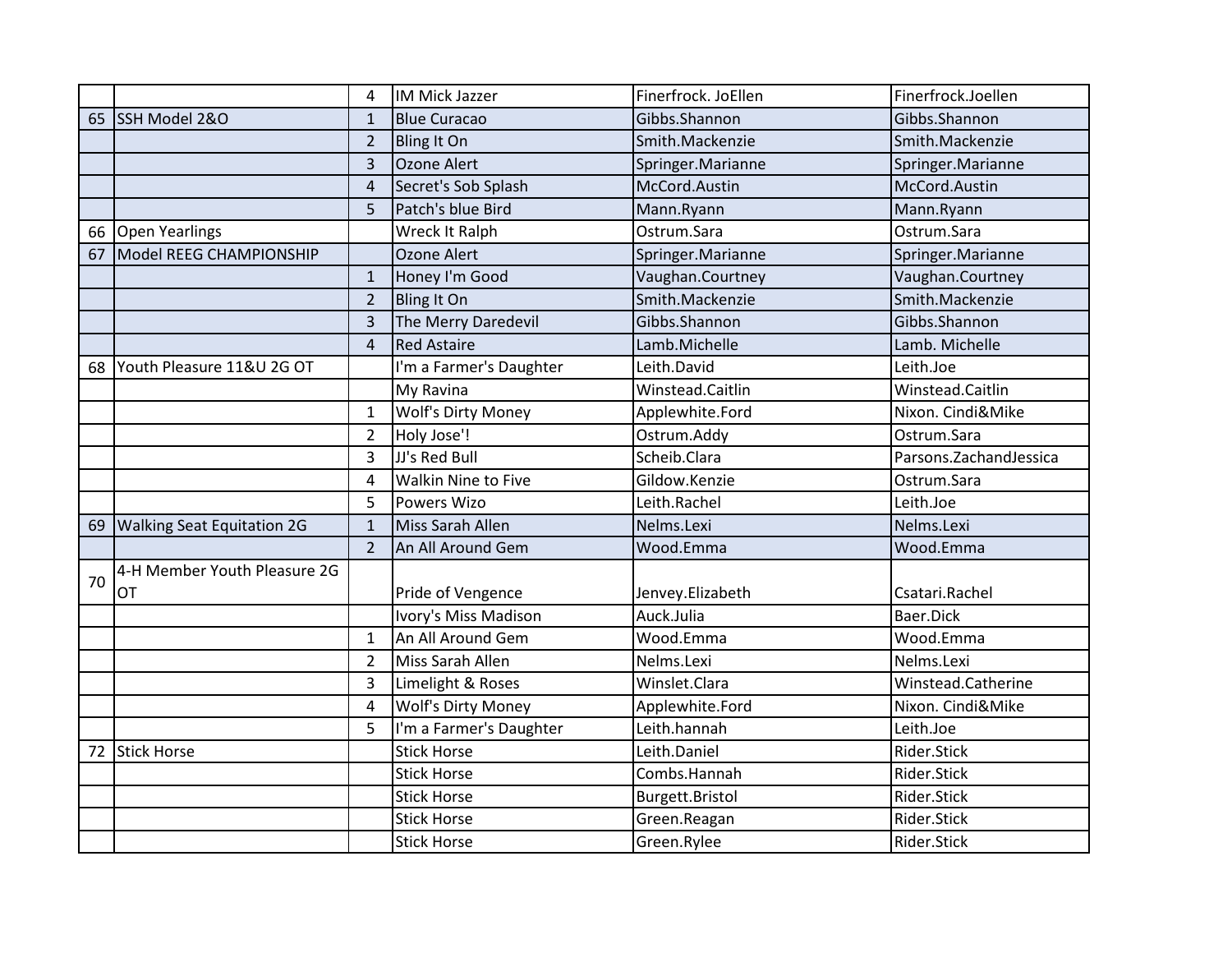|    |                                       |                | <b>Stick Horse</b>            | Leith.Elizabeth        | Rider.Stick              |
|----|---------------------------------------|----------------|-------------------------------|------------------------|--------------------------|
|    |                                       |                | <b>Stick Horse</b>            | Messersmith.Isabella   | Rider.Stick              |
| 73 | Planatation Pleasure 3&U 2G OT        | $\mathbf{1}$   | From Charlie With Love        | Parson.Zach            | Bochenek.Karen           |
|    |                                       | $\overline{2}$ | Pure Imagination              | Carraway.Carolina      | Carraway.Carolina        |
| 74 | Trail Pleasure English 2 Gait         | $\mathbf{1}$   | <b>Red Sunchip</b>            | Spinelli- Olson.Amy    | Spinelli.Amy             |
|    |                                       | $\overline{2}$ | Big City Jose'                | London.Joe             | London.Joe               |
|    |                                       | 3              | Off The Clock                 | potter.jim             | Donaugh.Tina             |
|    |                                       | $\overline{4}$ | Wobble Baby Wobble            | Spinelli- Olson.Amy    | Spinelli-Olson. Amy      |
|    |                                       | 5              | Copper's in Style             | Richwine.Linda         | Earl.Neil & Barbara      |
| 75 | Lite Shod English 3 Gait              | $\mathbf{1}$   | <b>IM Mick Jazzer</b>         | Applewhite.Morgan      | Finerfrock.Joellen       |
| 76 | All Day Pleasure Amateur OT 2 Gait    |                | Skyshaker's Shadow            | Hershey.Erin           | hershey.John             |
|    |                                       |                | Rhythm N Jazz                 | stokes.jillian         | Stokes. Jillian & Aaron  |
|    |                                       |                | 14 Caret Diamond              | Lamberson.DrCarol      | Lamberson.DrCarol        |
|    |                                       |                | She's a Royal Duchess         | Langner.Amy            | Langner.Amy              |
|    |                                       |                | Lilly Rey All Around          | Ritter. Vicki          | Ritter. Vicki            |
|    |                                       |                | Ivory's Miss Madison          | Auck.Julia             | Baer.Dick                |
|    |                                       |                | General Sky Pushin Cash       | Davis.John             | Davis.John               |
|    |                                       |                | Gen's Royal Chip              | Byers-Keegan. Victoria | ByersKeegan. Victoria    |
|    |                                       | $\mathbf{1}$   | <b>Whoopi's Promise Angel</b> | Kaufman. Wendy         | Kaufman. Wendy           |
|    |                                       | $\overline{2}$ | <b>Major Matic</b>            | Ranft.Mag              | Ranft.Mag                |
|    |                                       | 3              | Zahara                        | lowe.athena            | Lowe.Athena              |
|    |                                       | 4              | The Girl's Knight Out         | Burgett.Kala           | Burgette.Kayla&Bryce     |
|    |                                       | 5              | <b>Revolution Command</b>     | Clemens.Brandi         | Clemens.Brandi           |
| 77 | Country Pleasure Youth 2 Gait English |                | Holy Jose'!                   | Ostrum.Addy            | Ostrum.Sara              |
|    |                                       | $\mathbf{1}$   | An All Around Gem             | Wood.Emma              | Wood.Emma                |
|    |                                       | $\overline{2}$ | JJ's Red Bull                 | Scheib.Clara           | Parsons. Zachand Jessica |
|    |                                       | 3              | Miss Sarah Allen              | Nelms.Lexi             | Nelms.Lexi               |
|    |                                       | 4              | Limelight & Roses             | Winstead.Claire        | Winstead.Catherine       |
|    |                                       | 5              | Honey I'm Good                | Vaughan.Courtney       | Vaughan.Courtney         |
| 78 | Park Lite Shod 3&U                    | $\mathbf{1}$   | Harmonic Convergence          | Parson.Zach            | Bochenek.Ron             |
| 79 | SSH Trail Pleasure 2G English         | $\mathbf{1}$   | <b>Wolf's Dirty Money</b>     | Nixon.Cindi            | Nixon. Cindi&Mike        |
|    |                                       | $\overline{2}$ | All Bling'd Out               | Vaughan.Courtney       | Vaughan.Courtney         |
|    |                                       | 3              | Secret's Sob Splash           | McCord.Austin          | McCord.Austin            |
|    |                                       | 4              | <b>Bling It On</b>            | Smith.Mackenzie        | Smith.Mackenzie          |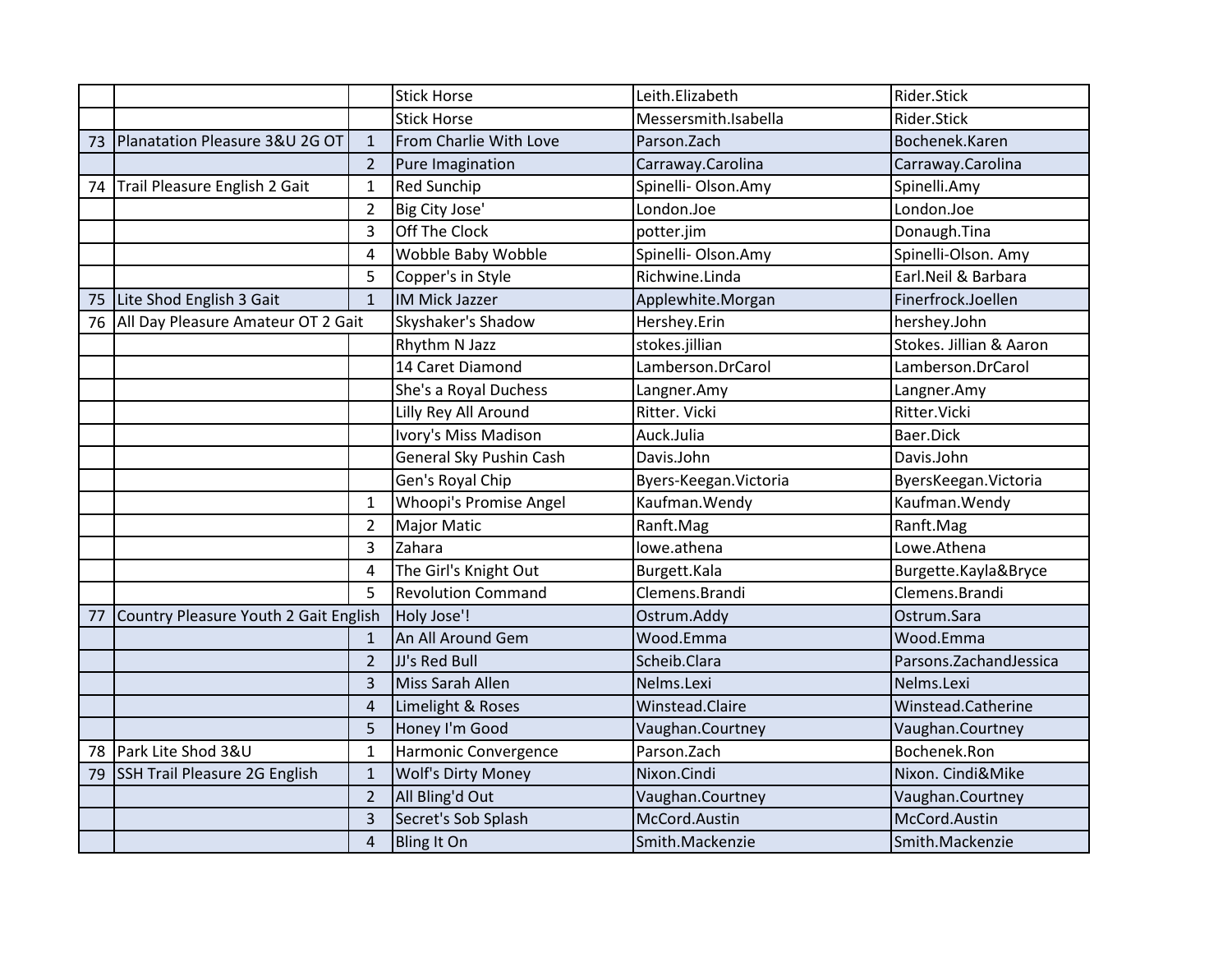|    |                                     | 5              | Patch's blue Bird               | Mann.Ryann        | Mann.Ryann               |
|----|-------------------------------------|----------------|---------------------------------|-------------------|--------------------------|
| 80 | Planation Pleasure English 2 Gait   | 1              | <b>Wise and Famous</b>          | London.Joe        | London.Joe               |
| 81 | Lite Shod Youth 2 Gait OT           | $\mathbf{1}$   | All Bling'd Out                 | Vaughan.Courtney  | Vaughan.Courtney         |
| 82 | Trail Pleasure 3&U 2G OT            | $\mathbf{1}$   | <b>Classically Dangerous</b>    | Carraway.Carolina | Carraway.Carolina        |
|    |                                     | $\overline{2}$ | I'm Sleight of Hand             | Vaughan.Courtney  | Vaughan.Courtney         |
| 83 | <b>TWHBEA Youth Medallion 3G OT</b> |                | Pride of Vengence               | Jenvey.Elizabeth  | Csatari.Rachel           |
|    |                                     | $\mathbf{1}$   | <b>Classically Dangerous</b>    | Vaughan.Courtney  | Carraway.Carolina        |
|    |                                     | $\overline{2}$ | An All Around Gem               | Wood.Emma         | Wood.Emma                |
|    |                                     | 3              | Miss Sarah Allen                | Nelms.Lexi        | Nelms.Lexi               |
|    |                                     | 4              | JJ's Red Bull                   | Scheib.Clara      | Parsons. Zachand Jessica |
|    |                                     | 5              | My Ravina                       | Winstead.Caitlin  | Winstead.Caitlin         |
| 84 | Country Pleasure 5&U 2G OT          |                | From Coach to Criminal          | Combs.Hannah      | Combs.Hannah             |
|    |                                     |                | Honey I'm Good                  | Vaughan.Courtney  | Vaughan.Courtney         |
|    |                                     | 1              | Rowdy Reward                    | potter.jim        | Donaugh.Tina             |
|    |                                     | $\overline{2}$ | An All Around Gem               | Wood.Emma         | Wood.Emma                |
|    |                                     | 3              | <b>Red Astaire</b>              | Lamb.Michelle     | Lamb. Michelle           |
|    |                                     | 4              | The Merry Daredevil             | Gibbs.Shannon     | Gibbs.Shannon            |
|    |                                     | 5              | Miss Sarah Allen                | Nelms.Lexi        | Nelms.Lexi               |
| 85 | All Day Pleasure AOT 2 Gait OT      |                | <b>Gold's Generatin' Spirit</b> | Davis.John        | Davis.John               |
|    |                                     |                | She's a Royal Duchess           | Langner.Amy       | Langner.Amy              |
|    |                                     |                | My Ravina                       | Winstead.Caitlin  | Winstead.Caitlin         |
|    |                                     |                | Limelight & Roses               | Winstead.Claire   | Winstead.Catherine       |
|    |                                     | $\mathbf{1}$   | Perseus                         | Earl.Barbara      | Earl.Zachary             |
|    |                                     | $\overline{2}$ | Zahara                          | lowe.athena       | Lowe.Athena              |
|    |                                     | 3              | 14 Caret Diamond                | Lamberson.DrCarol | Lamberson.DrCarol        |
|    |                                     | 4              | <b>Revolution Command</b>       | Clemens.Brandi    | Clemens.Brandi           |
|    |                                     | 5              | Ritz Margarita Girl             | Gushert.Kelli     | Gushert. Kelli           |
| 86 | Country Pleasure OT 3 Gait          | 1              | <b>Princess Power</b>           | Smith.Terri       | Smith.Terri              |
|    |                                     | $\overline{2}$ | Miss Sarah Allen                | Nelms.Lexi        | Nelms.Lexi               |
| 87 | Country Pleasure Racking English    | $\mathbf{1}$   | Ozone Alert                     | Springer.Marianne | Springer.Marianne        |
|    |                                     | 2              | <b>Stone Cold Bandit</b>        | potter.jim        | SpringerMarianne.RanftMa |
|    | 88   Park Lite Shod English 3 Gait  | 1              | IM Mick Jazzer                  | Applewhite.Morgan | Finerfrock.Joellen       |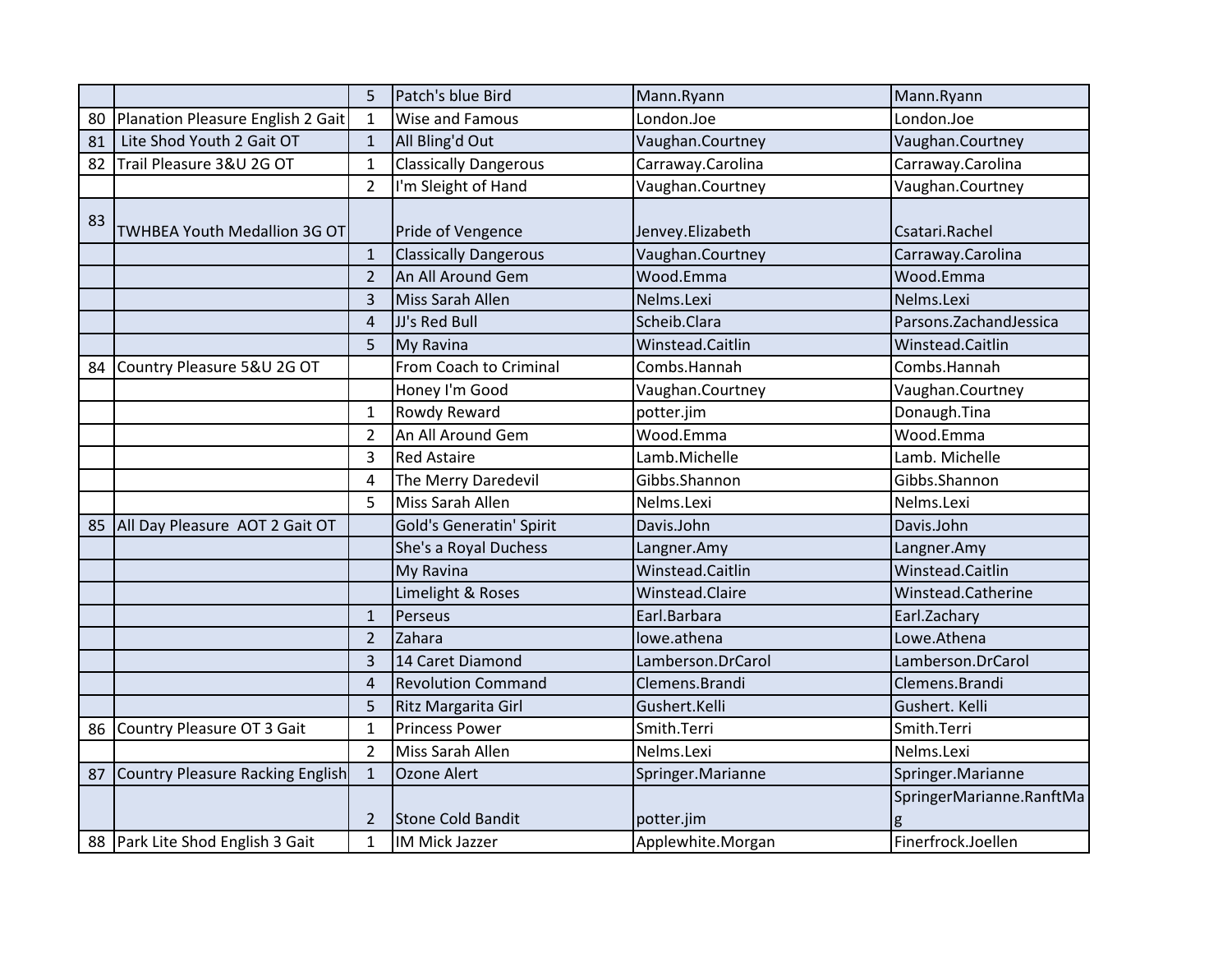| 89 | Trail Pleasure Amateur English 2 Gait |                            | Gen's Night Star Express     | Underwood.Richel     | Underwood.Richel&Lisa |
|----|---------------------------------------|----------------------------|------------------------------|----------------------|-----------------------|
|    |                                       | $\mathbf{1}$               | <b>Classically Dangerous</b> | Carraway.Carolina    | Carraway.Carolina     |
|    |                                       | $\overline{2}$             | Big City Jose'               | Hershey.Erin         | London.Joe            |
|    |                                       | $\overline{3}$             | <b>Special Forces</b>        | Ranft.Mag            | Ranft.Mag             |
|    |                                       | $\boldsymbol{\mathcal{L}}$ | Sioux Nami                   | Green.Lauren         | Finerfrock. Jo Ellen  |
|    |                                       | 5                          | Reveal the Storm             | Grandstaff.Tracie    | Grandstaff.Tracie     |
| 90 | Lite Shod 3&U 2G OT                   | -1                         | Royal Reign All Around       | Snyder-Lowe.Lori     | Snyder-Lowe. Lori     |
| 92 | Double Rider 2G OT                    | $\overline{1}$             | An All Around Gem            | Wood.Emma            | Wood.Emma             |
|    |                                       |                            | Ritz's Midnight Skye         | Gulley.Jenn          | Davis.John            |
|    |                                       |                            | <b>Classically Dangerous</b> | Carraway.Carolina    | Carraway.Carolina     |
|    |                                       | $\overline{2}$             | All Bling'd Out              | Vaughan.Courtney     | Vaughan.Courtney      |
|    |                                       | $\overline{4}$             | Pride of Vengence            | Smith.Mackenzie      | Csatari.Rachel        |
|    |                                       | 3                          | Holy Jose'!                  | Ostrum.Sara          | Ostrum.Sara           |
|    |                                       |                            | <b>Walkin Nine to Five</b>   | Gildow.Eric          | Ostrum.Sara           |
|    |                                       | 5                          | Ivory's Miss Madison         | Auck.Julia           | Baer.Dick             |
|    |                                       |                            | My Ravina                    | Winstead.Caitlin     | Winstead.Caitlin      |
| 93 | Leadline                              | 1                          | Reveal the Storm             | Green.Rylee          | Grandstaff.Tracie     |
|    |                                       | $\mathbf{1}$               | <b>Major Matic</b>           | Messersmith.Isabella | Ranft.Mag             |
|    |                                       | $\mathbf{1}$               | Sioux Nami                   | Green.Reagan         | Finerfrock. Jo Ellen  |
| 94 | New to Showing Gaited Pleasure        |                            |                              |                      |                       |
|    | 2G                                    | 4                          | <b>Walkin Nine to Five</b>   | Gildow.Eric          | Ostrum.Sara           |
|    |                                       | $\mathbf{1}$               | Ivory's Miss Madison         | Auck.Julia           | Baer.Dick             |
|    |                                       | $\overline{2}$             | Pride of Vengence            | Jenvey.Elizabeth     | Csatari.Rachel        |
|    |                                       | $\overline{3}$             | Ritz's Midnight Skye         | Gulley.Jenn          | Davis.John            |
| 95 | Planation Pleasure Amateur Engl       | $\mathbf{1}$               | <b>Extra Classic</b>         | Ranft.Mag            | Ranft.Mag             |
|    |                                       | 2                          | Miller's Ultra Light         | Hershey.Erin         | LondonJoe.RobertBeck  |
| 96 | Lite Shod Masters OT 2 Gait           |                            | <b>IM Mick Jazzer</b>        | Finerfrock. JoEllen  | Finerfrock.Joellen    |
|    |                                       | $\mathbf{1}$               | <b>Walking To Heaven</b>     | Terrell.Leah         | Terrell.Leah          |
|    |                                       | $\overline{2}$             | Cat Daddy's Sunshine         | Lamberson.DrCarol    | Lamberson.DrCarol     |
| 97 | Country Pleasure NWHA Membe           | $\mathbf{1}$               | Packin' A Pistol             | Spinelli- Olson.Amy  | Spinelli.Amy          |
|    |                                       | $\overline{2}$             | Allen's Bossy Lady           | Spinelli.RuthAnn     | Spinelli.Chuck        |
|    |                                       | 3                          | An All Around Gem            | Wood.Emma            | Wood.Emma             |
|    |                                       | 4                          | Miss Sarah Allen             | Nelms.Lexi           | Nelms.Lexi            |
|    |                                       | 5                          | A Black Martini              | Applewhite.Morgan    | Hersh.Marcia          |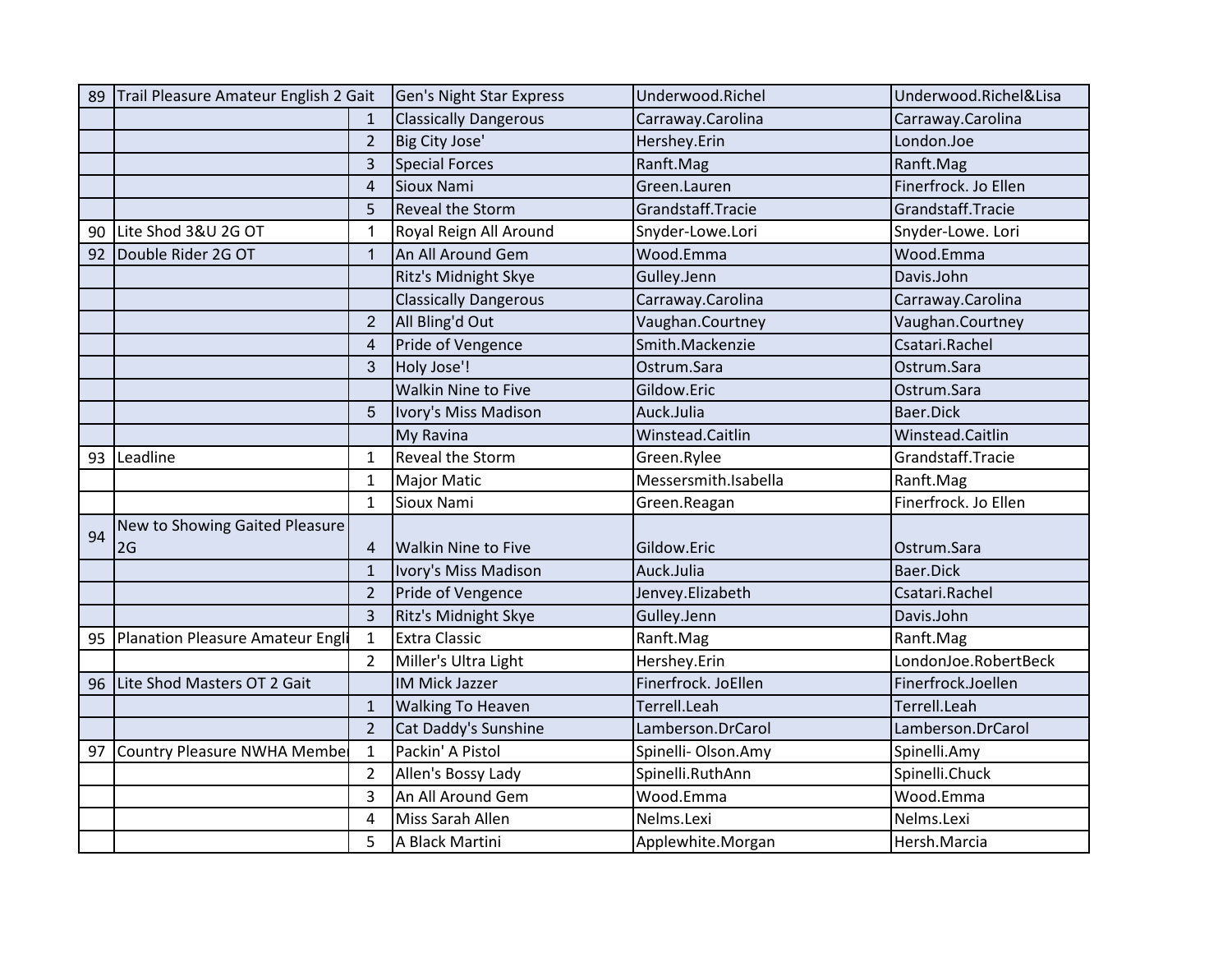| 98  | All Day Pleasure Youth 2 Gait Eng     | $\mathbf{3}$   | My Ravina                     | Winstead.Caitlin       | Winstead.Caitlin      |
|-----|---------------------------------------|----------------|-------------------------------|------------------------|-----------------------|
|     |                                       | $\mathbf{1}$   | Limelight & Roses             | Winstead.Claire        | Winstead.Catherine    |
|     |                                       | $\overline{2}$ | Gen's Royal Chip              | Byers-Keegan. Victoria | ByersKeegan. Victoria |
| 99  | Park Lite Shod Masters OT 2 Gait      | 1              | Whoopi's Elite Coin           | potter.jim             | Eakin.Nancy           |
|     |                                       | 2              | Rowdy's Claim Fortune         | underwood.Lisa         | Underwood.Richel&Lisa |
|     | 100 Trail Pleasure Masters OT 2 Gait  | $\mathbf{1}$   | Big City Jose'                | Hershey.Erin           | London.Joe            |
|     |                                       | $\overline{2}$ | <b>Red Sunchip</b>            | Spinelli.RuthAnn       | Spinelli.Amy          |
|     |                                       | 3              | <b>Special Forces</b>         | Ranft.Mag              | Ranft.Mag             |
|     | 101 Racking Horse - Trail Pleasure 2G | $\mathbf{1}$   | Ginerva                       | Lamberson.DrCarol      | Lamberson.DrCarol     |
|     |                                       | $\overline{2}$ | <b>Blue Curacao</b>           | Gibbs.Shannon          | Gibbs.Shannon         |
|     | 102 SSH Open Shod 2G English          | $\mathbf{1}$   | Ozone Alert                   | Springer.Marianne      | Springer.Marianne     |
|     |                                       | $\overline{2}$ | <b>Bling It On</b>            | Smith.Mackenzie        | Smith.Mackenzie       |
|     |                                       | 3              | All Bling'd Out               | Vaughan.Courtney       | Vaughan.Courtney      |
|     |                                       | $\overline{a}$ | I'm Just Blowin Smoke         | McCord.Austin          | McCord. Austin        |
| 103 | Plantation Pleasure Youth OT 2        |                |                               |                        |                       |
|     | Gait                                  | 1              | Miller's Ultra Light          | Byers-Keegan. Victoria | LondonJoe.RobertBeck  |
|     |                                       | $\overline{2}$ | <b>Walkin Nine to Five</b>    | Gildow.Kenzie          | Ostrum.Sara           |
|     | 104 Country Pleasure Masters OT 2 G   | $\mathbf{1}$   | <b>Princess Power</b>         | Smith.Terri            | Smith.Terri           |
|     |                                       | $\overline{2}$ | Allen's Bossy Lady            | Spinelli.RuthAnn       | Spinelli.Chuck        |
|     | 105 Trail Pleasure English 3 Gait     | 1              | <b>Wolf's Dirty Money</b>     | Applewhite.Morgan      | Nixon. Cindi&Mike     |
|     |                                       | $\overline{2}$ | Reveal the Storm              | Grandstaff.Tracie      | Grandstaff.Tracie     |
|     |                                       | 3              | <b>Classically Dangerous</b>  | Carraway.Carolina      | Carraway.Carolina     |
|     | 105 All Day Pleasure English 2 Gait   |                | She's a Royal Duchess         | Langner.Amy            | Langner.Amy           |
|     |                                       | $\mathbf{1}$   | Zahara                        | lowe.athena            | Lowe.Athena           |
|     |                                       | $\overline{2}$ | <b>Whoopi's Promise Angel</b> | Kaufman. Wendy         | Kaufman. Wendy        |
|     |                                       | 3              | <b>Major Matic</b>            | Ranft.Mag              | Ranft.Mag             |
|     |                                       | 4              | Perseus                       | Mahoney.Emily          | Earl.Zachary          |
|     |                                       | 5              | Rowdy Rumble                  | Clemens.Brandi         | Clemens.Brandi        |
|     | 106 Lite Shod AOT 2 Gait English      | $\mathbf{1}$   | Royal Reign All Around        | Snyder-Lowe.Lori       | Snyder-Lowe. Lori     |
|     |                                       | $\overline{2}$ | Cat Daddy's Sunshine          | Lamberson.DrCarol      | Lamberson.DrCarol     |
|     |                                       | 3              | All Bling'd Out               | Vaughan.Courtney       | Vaughan.Courtney      |
|     | 107 Country Pleasure 3&U 2G OT        |                |                               |                        |                       |
|     |                                       | $\mathbf{1}$   | From Coach to Criminal        | Combs.Hannah           | Combs.Hannah          |
|     | 108 Trail Pleasure Youth 2 Gait OT    | $\mathbf{1}$   | Big City Jose'                | Byers-Keegan. Victoria | London.Joe            |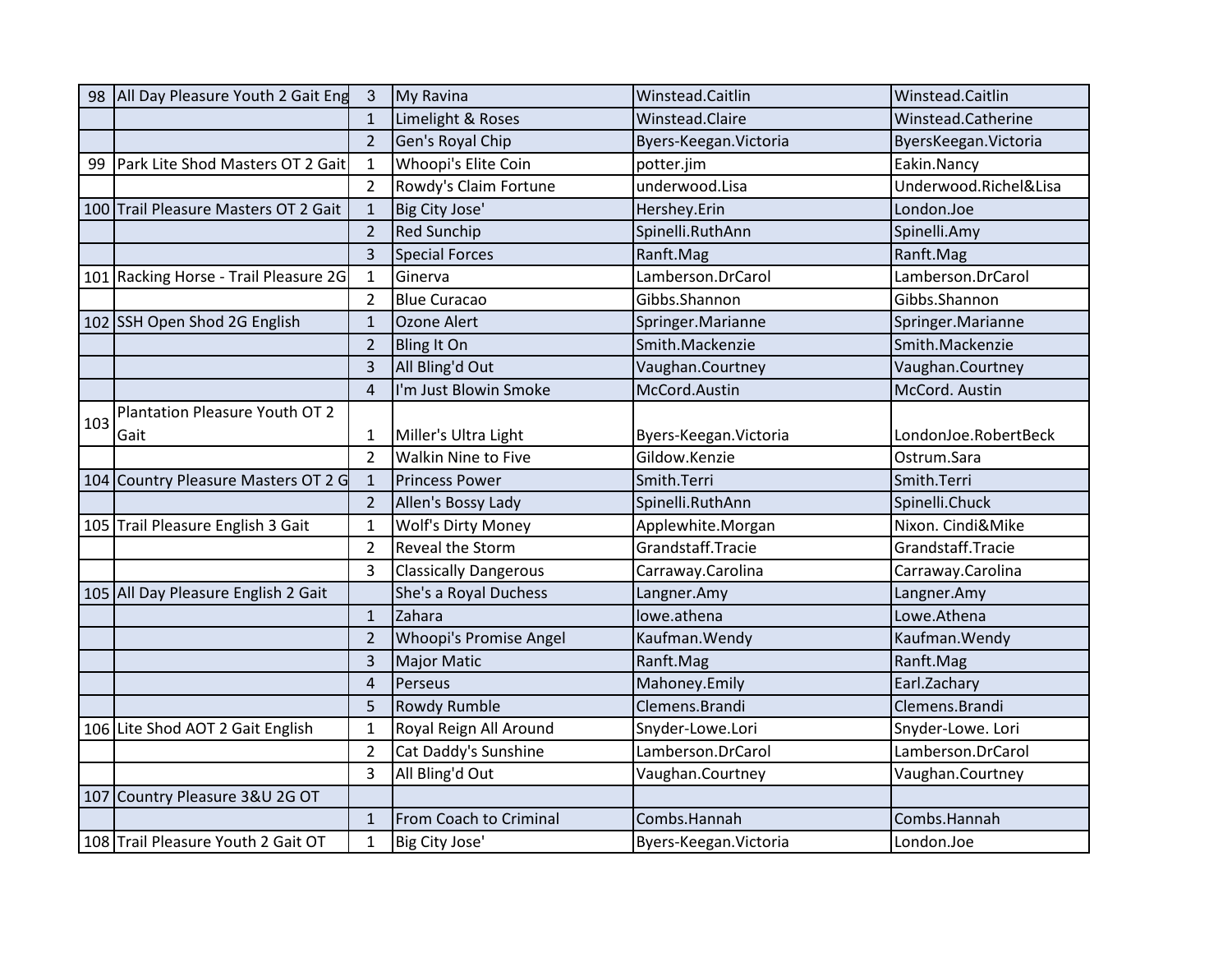|     |                                        | $\overline{2}$ | <b>Classically Dangerous</b> | Carraway.Carolina      | Carraway.Carolina        |
|-----|----------------------------------------|----------------|------------------------------|------------------------|--------------------------|
|     | 109 SSH Trail Pleasure 5&U OT          | $\mathbf{1}$   | <b>Wolf's Dirty Money</b>    | Nixon.Cindi            | Nixon. Cindi&Mike        |
|     | 110 Park Lite Shod Amateur English 2   | $\mathbf{1}$   | Coach Couture                | ostrum.alex            | Ostrum.Sara              |
|     |                                        | $\overline{2}$ | Rowdy's Claim Fortune        | underwood.Lisa         | Underwood.Richel&Lisa    |
|     |                                        | 3              | my Titlest Moment            | Underwood.Richel       | Underwood.Richel         |
|     | 111 Racking Horse - Trail Pleasure OT  | $\mathbf{1}$   | Ginerva                      | Lamberson.DrCarol      | Lamberson.DrCarol        |
|     |                                        | $\overline{2}$ | <b>Blue Curacao</b>          | Gibbs.Shannon          | Gibbs.Shannon            |
|     | 112 Trail Pleasure Amateur English 2   | 1              | <b>Classically Dangerous</b> | Carraway.Carolina      | Carraway.Carolina        |
|     |                                        | $\overline{2}$ | <b>Special Forces</b>        | Ranft.Mag              | Ranft.Mag                |
|     | 113 All Day Pleasure English 2 Gait RE | $\mathbf{1}$   | Whoopi's Promise Angel       | Kaufman. Wendy         | Kaufman. Wendy           |
|     | 114 Lite Shod 2G English REG CH.       |                |                              |                        |                          |
|     | 115 Planation Pleasure Amateur Engli   | $\mathbf{1}$   | <b>Extra Classic</b>         | Ranft.Mag              | Ranft.Mag                |
|     |                                        | $\overline{2}$ | <b>Bella Ve</b>              | Ritter. Vicki          | Ritter. Vicki            |
|     | 116 Country Pleasure Amateur Englis    | 1              | Packin' A Pistol             | Spinelli- Olson.Amy    | Spinelli.Amy             |
|     |                                        | $\overline{2}$ | An All Around Gem            | Wood.Emma              | Wood.Emma                |
| 117 | Country Pleasure Racking OT REC        | 1              | Ozone Alert                  | Springer.Marianne      | Springer.Marianne        |
|     |                                        |                |                              |                        | SpringerMarianne.RanftMa |
|     |                                        | 2              | <b>Stone Cold Bandit</b>     | potter.jim             | g                        |
|     |                                        |                |                              |                        |                          |
|     | 118 Lite Shod Amateur English 2 Gait   | $\mathbf{1}$   | <b>Walking To Heaven</b>     | Terrell.Leah           | Terrell.Leah             |
|     |                                        | $\overline{2}$ | Cat Daddy's Sunshine         | Lamberson.DrCarol      | Lamberson.DrCarol        |
|     | 119 Youth Pleasure 2 Gait OT REG CH    | $\mathbf{1}$   | An All Around Gem            | Wood.Emma              | Wood.Emma                |
|     |                                        | $\overline{2}$ | Ivory's Miss Madison         | Auck.Julia             | Baer.Dick                |
|     |                                        | 3              | Miller's Ultra Light         | Byers-Keegan. Victoria | LondonJoe.RobertBeck     |
|     |                                        | 4              | <b>Classically Dangerous</b> | Vaughan.Courtney       | Carraway.Carolina        |
|     |                                        | 5              | <b>Walkin Nine to Five</b>   | Gildow.Kenzie          | Ostrum.Sara              |
|     | 120 All Day Pleasure Amateur English   | 4              | 14 Caret Diamond             | Lamberson.DrCarol      | Lamberson.DrCarol        |
|     |                                        | 1              | Zahara                       | lowe.athena            | Lowe.Athena              |
|     |                                        | $\overline{2}$ | <b>Major Matic</b>           | Ranft.Mag              | Ranft.Mag                |
|     |                                        | 3              | Whoopi's Promise Angel       | Kaufman. Wendy         | Kaufman. Wendy           |
|     | 121 Trail Pleasure English 2 Gait REG  | $\mathbf{1}$   | Li'l Midnight Deal           | Parson.Zach            | Boring.Jan               |
|     |                                        | $\overline{2}$ | Off The Clock                | potter.jim             | Donaugh.Tina             |
|     |                                        | 3              | <b>Red Sunchip</b>           | Spinelli.RuthAnn       | Spinelli.Amy             |
|     |                                        | $\overline{4}$ | Big City Jose'               | London.Joe             | London.Joe               |